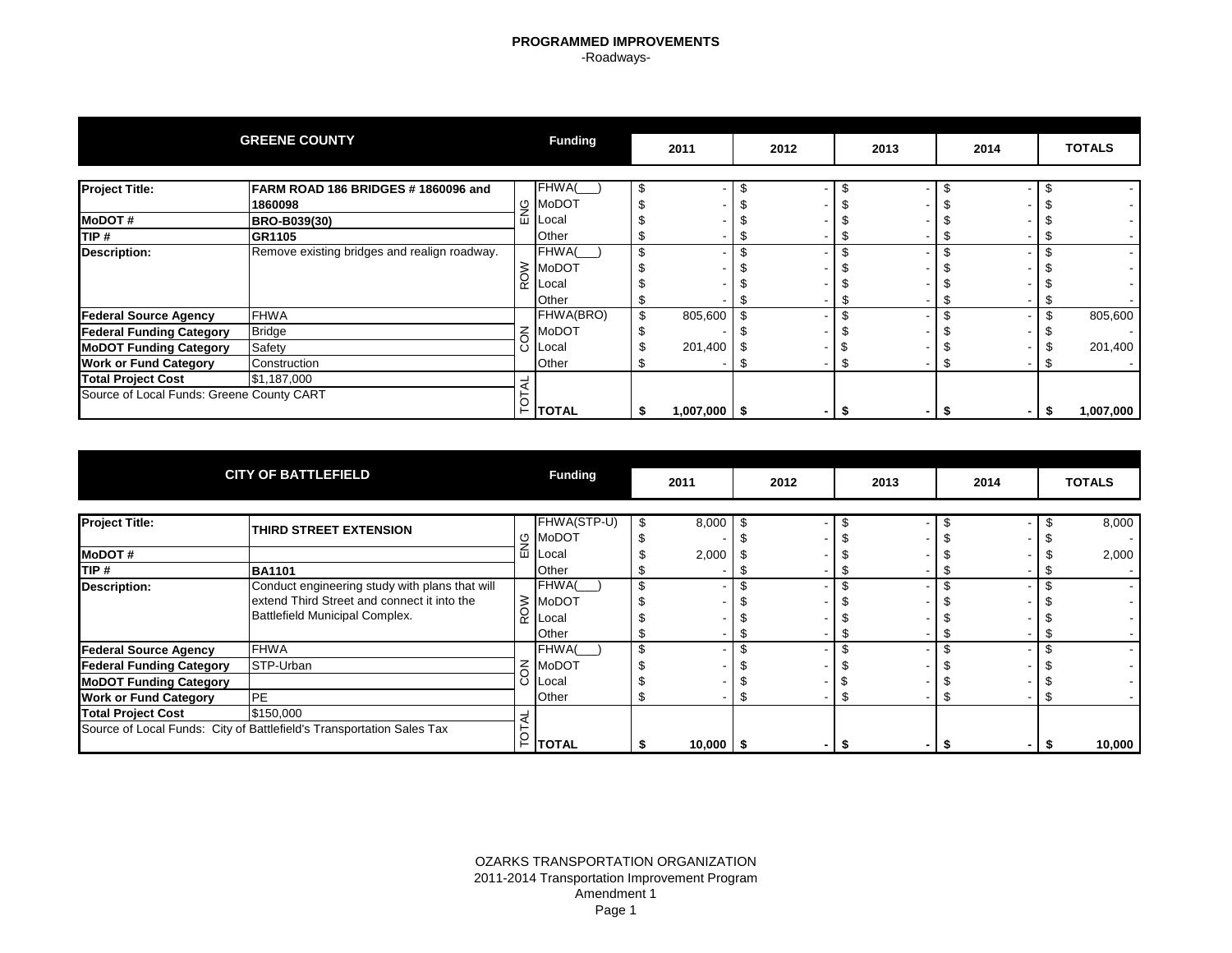### **PROGRAMMED IMPROVEMENTS** -Roadways-

|                                 | <b>GREENE COUNTY</b>                                                    |    | <b>Funding</b> | 2011         | 2012 | 2013 | 2014 |     | <b>TOTALS</b> |
|---------------------------------|-------------------------------------------------------------------------|----|----------------|--------------|------|------|------|-----|---------------|
|                                 |                                                                         |    |                |              |      |      |      |     |               |
| <b>Project Title:</b>           | <b>ROUTE D PAVEMENT IMPROVEMENT</b>                                     |    | FHWA(          |              |      |      |      |     |               |
|                                 |                                                                         | O  | MoDOT          | 72,000       |      |      |      |     | 72,000        |
| <b>MoDOT#</b>                   | 8S2369                                                                  | ш  | Local          |              |      |      |      |     |               |
| TIP#                            | GR1106                                                                  |    | Other          |              |      |      |      |     |               |
| <b>Description:</b>             | Thin pavement treatment from Blackman Road                              |    | FHWA(          |              |      |      |      |     |               |
|                                 | to Route 125.                                                           | 3  | <b>MoDOT</b>   |              |      |      |      |     |               |
|                                 |                                                                         | œ  | Local          |              |      |      |      |     |               |
|                                 |                                                                         |    | Other          |              |      |      |      |     |               |
| <b>Federal Source Agency</b>    | None                                                                    |    | FHWA(          |              |      |      |      |     |               |
| <b>Federal Funding Category</b> | None                                                                    | z  | MoDOT          | 814,000      |      |      |      |     | 814,000       |
| <b>MoDOT Funding Category</b>   | Taking Care of the System                                               | C  | Local          |              |      |      |      |     |               |
| <b>Work or Fund Category</b>    | Construction                                                            |    | Other          |              |      |      |      |     |               |
| <b>Total Project Cost</b>       | \$886,000                                                               |    |                |              |      |      |      |     |               |
|                                 | Funded by award savings on various projects in the OTO area in FY 2011. |    |                |              |      |      |      |     |               |
|                                 |                                                                         | F. | <b>TOTAL</b>   | $886,000$ \$ |      |      |      | -55 | 886,000       |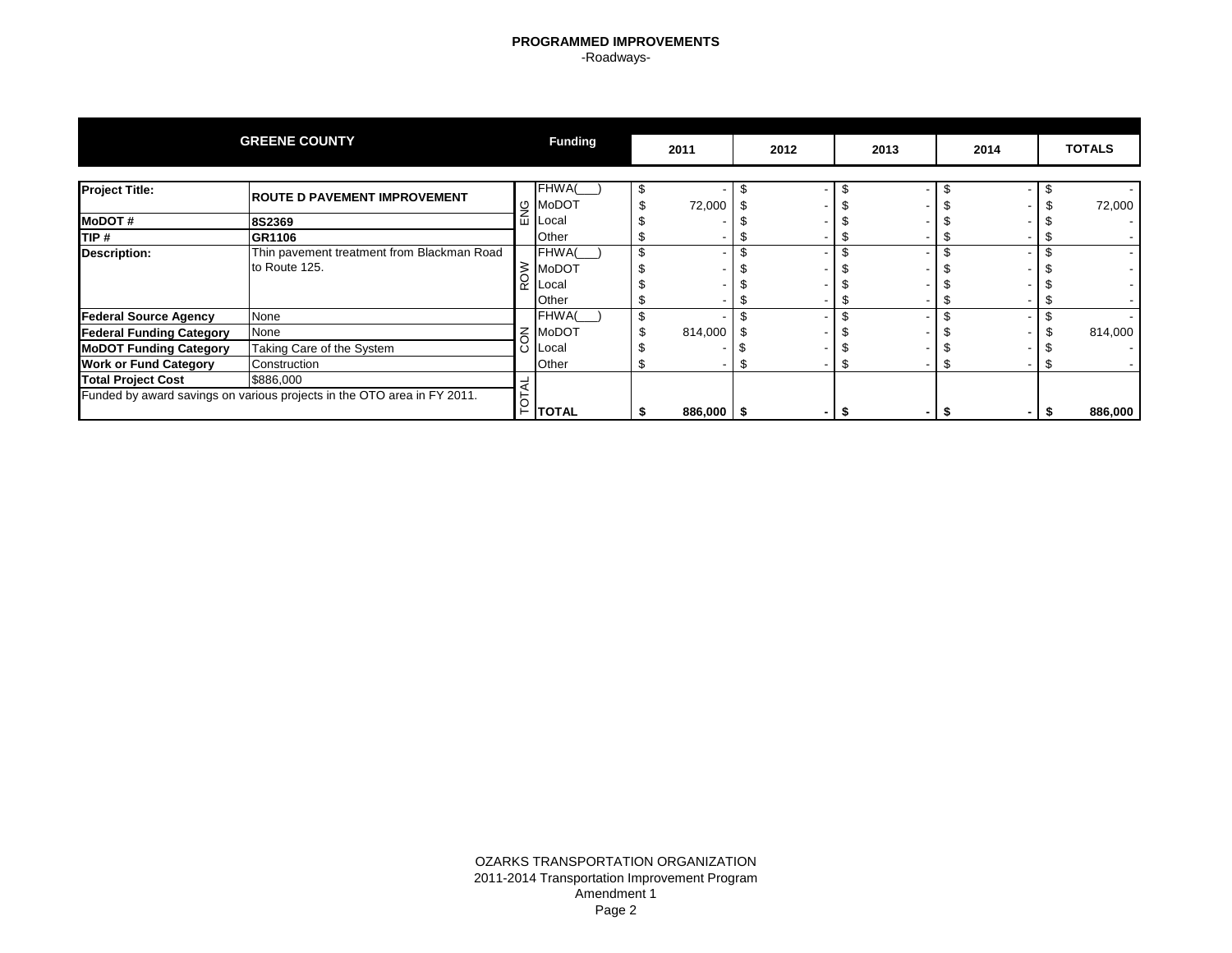|                                 |                                                                                                                       |   |                             |        |    |      | <b>Fiscal Year</b> |      |    |               |
|---------------------------------|-----------------------------------------------------------------------------------------------------------------------|---|-----------------------------|--------|----|------|--------------------|------|----|---------------|
|                                 | <b>ENHANCEMENTS- CITY OF BATTLEFIELD</b>                                                                              |   | <b>Funding</b>              | 2011   |    | 2012 | 2013               | 2014 |    | <b>TOTALS</b> |
|                                 |                                                                                                                       |   |                             |        |    |      |                    |      |    |               |
| <b>Project Title:</b>           | <b>IELM STREET SIDEWALK</b>                                                                                           |   | FHWA(<br>$H$ MoDOT          | \$     | J. |      |                    |      |    |               |
| <b>MoDOT#</b>                   |                                                                                                                       | ௳ | Local                       |        |    |      |                    |      |    |               |
| TIP#                            | <b>EN1103</b>                                                                                                         |   | Other                       |        |    |      |                    |      |    |               |
| <b>Description:</b>             | Sidewalk to be constructed along Elm St. to<br>connect Cloverdale Lane to the Battlefield<br><b>Municipal Complex</b> |   | FHWA(<br>S MoDOT<br>Q Local | \$     |    |      |                    |      |    |               |
|                                 |                                                                                                                       |   | Other                       |        |    |      |                    |      |    |               |
| <b>Federal Source Agency</b>    | <b>FHWA</b>                                                                                                           |   | FHWA(STP-U)                 | 16,640 |    |      |                    |      |    | 16,640        |
| <b>Federal Funding Category</b> | STP-U                                                                                                                 |   | $\leq$ MoDOT                |        |    |      |                    |      |    |               |
| <b>MoDOT Funding Category</b>   |                                                                                                                       | ပ | Local                       | 4,160  |    |      |                    |      |    | 4,160         |
| <b>Work or Fund Category</b>    | Construction                                                                                                          |   | Other                       |        |    |      |                    |      | J. |               |
| <b>Total Project Cost</b>       | \$23,300                                                                                                              |   |                             |        |    |      |                    |      |    |               |
|                                 | Source of Local Funds: City of Battlefield's Tranportation Sales Tax.                                                 | p | <b>TOTAL</b>                | 20,800 |    |      |                    |      |    | 20,800        |

|                                 |                                                                       |   |                |               |      | <b>Fiscal Year</b> |      |               |
|---------------------------------|-----------------------------------------------------------------------|---|----------------|---------------|------|--------------------|------|---------------|
|                                 | <b>ENHANCEMENTS- CITY OF BATTLEFIELD</b>                              |   | <b>Funding</b> | 2011          | 2012 | 2013               | 2014 | <b>TOTALS</b> |
|                                 |                                                                       |   |                |               |      |                    |      |               |
| <b>Project Title:</b>           | <b>CLOVERDALE SIDEWALK GAP</b>                                        |   | FHWA(          |               |      |                    |      |               |
|                                 | <b>COMPLETION</b>                                                     | ш | MoDOT          | \$            |      |                    |      |               |
| <b>IMODOT#</b>                  |                                                                       | ൨ | Local          |               |      |                    |      |               |
| TIP#                            | <b>EN1104</b>                                                         |   | Other          |               |      |                    |      |               |
| <b>Description:</b>             | Construct a sidewalk to connect the two existing                      |   | FHWA(          | \$            |      |                    |      |               |
|                                 | sections of sidewalk along Cloverdale Lane.                           | ≳ | MoDOT          |               |      |                    |      |               |
|                                 |                                                                       | ∝ | Local          |               |      |                    |      |               |
|                                 |                                                                       |   | Other          |               |      |                    |      |               |
| <b>Federal Source Agency</b>    | <b>FHWA</b>                                                           |   | FHWA(STP-U)    | \$<br>8,000   |      |                    |      | 8,000         |
| <b>Federal Funding Category</b> | STP-U                                                                 |   | $\leq$ MoDOT   |               |      |                    |      |               |
| <b>MoDOT Funding Category</b>   |                                                                       | ပ | Local          | 2,000         |      |                    |      | 2,000         |
| <b>Work or Fund Category</b>    | Construction                                                          |   | Other          |               |      |                    |      |               |
| <b>Total Project Cost</b>       | \$76,005                                                              |   |                |               |      |                    |      |               |
|                                 | Source of Local Funds: City of Battlefield's Transportation Sales Tax |   |                |               |      |                    |      |               |
|                                 |                                                                       |   | $P$ тотаl      | $10,000$   \$ |      |                    | - 5  | 10,000        |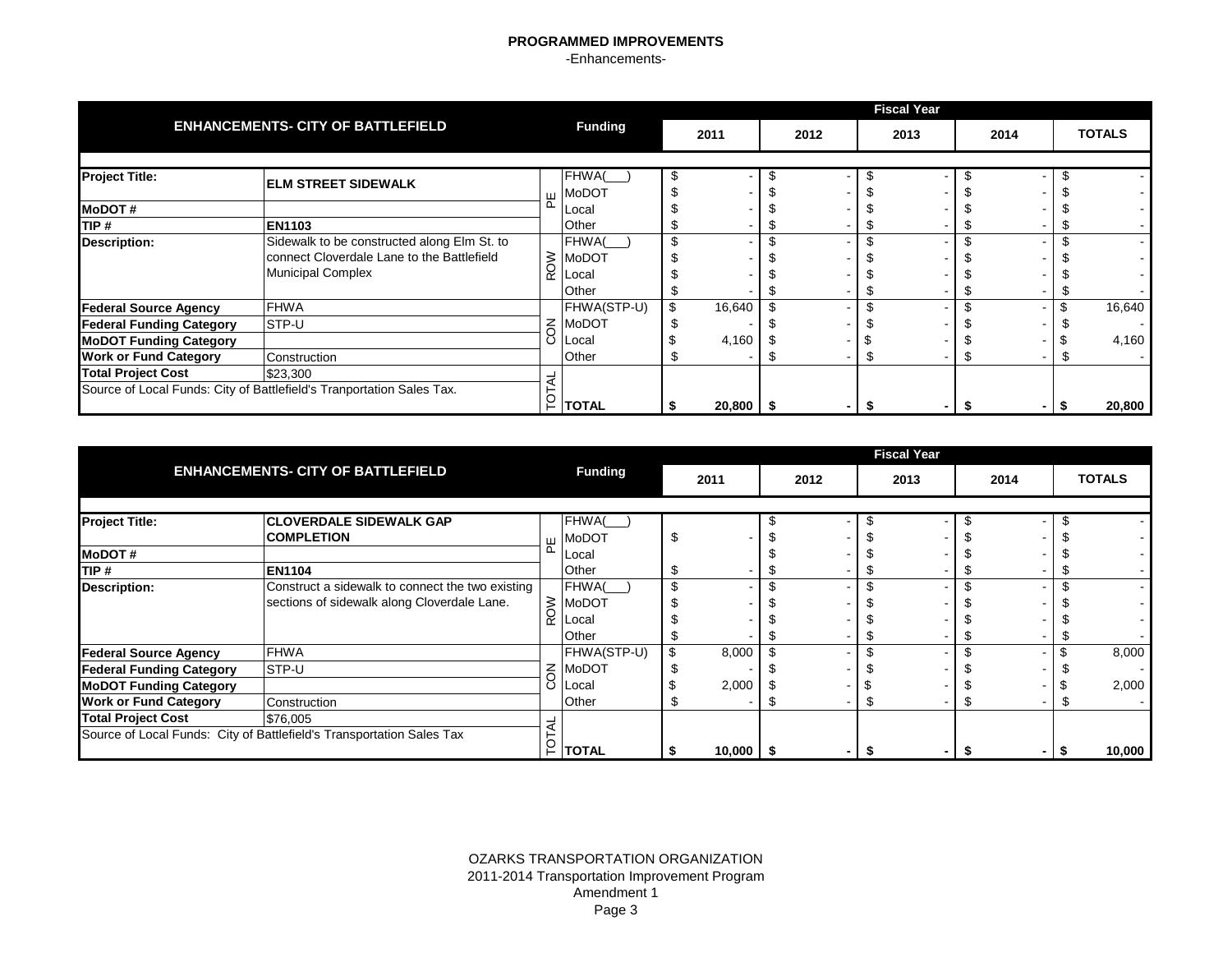|                                 |                                                                                        |            |                             |   |            |      | <b>Fiscal Year</b> |      |               |
|---------------------------------|----------------------------------------------------------------------------------------|------------|-----------------------------|---|------------|------|--------------------|------|---------------|
|                                 | <b>ENHANCEMENTS- CITY OF BATTLEFIELD</b>                                               |            | <b>Funding</b>              |   | 2011       | 2012 | 2013               | 2014 | <b>TOTALS</b> |
| <b>Project Title:</b>           | <b>BIKE/PED TRAIL M HIGHWAY</b>                                                        | Ш          | FHWA(STP-U)<br><b>MoDOT</b> | S | 1,920      |      |                    |      | 1,920         |
| <b>MoDOT#</b>                   |                                                                                        | Δ          | Local                       |   | 480        |      |                    |      | 480           |
| TIP#                            | <b>EN1105</b>                                                                          |            | Other                       |   |            |      |                    |      |               |
| <b>Description:</b>             | Conduct engineering study with plans of a<br>proposed Bike/Ped trail from Wilson Creek | <b>ROW</b> | FHWA(<br><b>MoDOT</b>       |   |            |      |                    |      |               |
|                                 | Marketplace along Highway M to connect with<br>Wilson's Creek Bike/Ped trail.          |            | Local<br>Other              |   |            |      |                    |      |               |
| <b>Federal Source Agency</b>    | <b>FHWA</b>                                                                            |            | <b>FHWA</b>                 |   |            |      |                    |      |               |
| <b>Federal Funding Category</b> | STP-U                                                                                  | $\leq$     | <b>MoDOT</b>                |   |            |      |                    |      |               |
| <b>MoDOT Funding Category</b>   |                                                                                        |            | Local                       |   |            |      |                    |      |               |
| <b>Work or Fund Category</b>    | Construction                                                                           |            | Other                       |   |            |      |                    |      |               |
| <b>Total Project Cost</b>       | \$300,000                                                                              |            |                             |   |            |      |                    |      |               |
|                                 | Source of Local Funds: City of Battlefield's Transportation Sales Tax                  | Ğ          | <b>TOTAL</b>                |   | $2,400$ \$ |      |                    |      | 2,400         |

|                                 |                                                                                                                |         |                          |    |         |      |      | <b>Fiscal Year</b> |      |    |               |
|---------------------------------|----------------------------------------------------------------------------------------------------------------|---------|--------------------------|----|---------|------|------|--------------------|------|----|---------------|
|                                 | <b>ENHANCEMENTS- CITY OF NIXA</b>                                                                              |         | <b>Funding</b>           |    | 2011    |      | 2012 | 2013               | 2014 |    | <b>TOTALS</b> |
|                                 |                                                                                                                |         |                          |    |         |      |      |                    |      |    |               |
| <b>Project Title:</b>           | <b>SOUTHWEST NIXA PEDESTRIAN PLAN</b>                                                                          |         | FHWA(ENH)                | S  | 20,960  |      |      |                    |      |    | 20,960        |
|                                 |                                                                                                                |         | $\frac{\omega}{2}$ MoDOT |    |         |      |      |                    |      |    |               |
| <b>IMoDOT#</b>                  |                                                                                                                | ш       | _ocal                    |    | 5,240   |      |      |                    |      |    | 5,240         |
| TIP #                           | <b>EN1106</b>                                                                                                  |         | Other                    |    |         |      |      |                    |      |    |               |
| Description:                    | Construction of 1911 linear feet of sidewalk along                                                             |         | FHWA(                    | \$ |         |      |      |                    |      |    |               |
|                                 | Nicholas Road and 350 linear feet of sidewalk along<br>Butterfield Road as well as striping for pedestrian use |         | $\geq$ MoDOT             |    |         |      |      |                    |      |    |               |
|                                 | along Butterfield and Drive and Verna Lane.                                                                    | õ<br>œΖ | Local                    |    |         |      |      |                    |      |    |               |
|                                 |                                                                                                                |         | Other                    |    |         |      |      |                    |      |    |               |
| <b>Federal Source Agency</b>    | <b>FHWA</b>                                                                                                    |         | FHWA(ENH)                | \$ | 98,880  |      |      |                    |      |    | 98,880        |
| <b>Federal Funding Category</b> | Enhancements                                                                                                   |         | $\leq$ MoDOT             |    |         |      |      |                    |      |    |               |
| <b>MoDOT Funding Category</b>   |                                                                                                                | ပ       | Local                    |    | 24,720  |      |      |                    |      |    | 24,720        |
| <b>Work or Fund Category</b>    | Construction                                                                                                   |         | Other                    |    |         |      |      |                    |      | J. |               |
| <b>Total Project Cost</b>       | \$149,800                                                                                                      |         |                          |    |         |      |      |                    |      |    |               |
|                                 | Source of Local Funds: City of Nixa's Transportation Sales Tax                                                 |         |                          |    |         |      |      |                    |      |    |               |
|                                 |                                                                                                                |         | $\Gamma$   TOTAL         |    | 149,800 | - 56 |      |                    |      |    | 149,800       |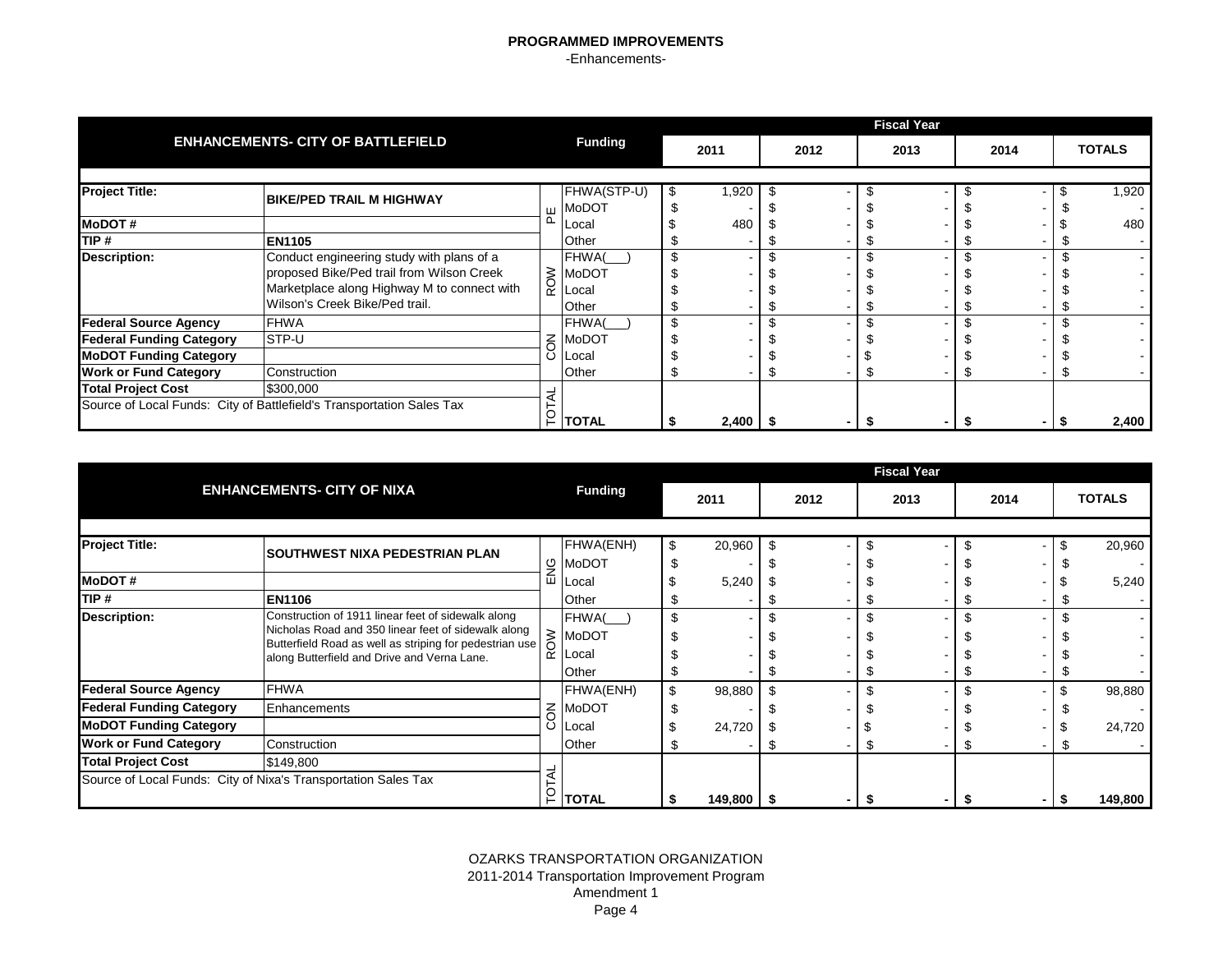|                                                   |                                                   |                |                |              |      | <b>Fiscal Year</b> |      |               |
|---------------------------------------------------|---------------------------------------------------|----------------|----------------|--------------|------|--------------------|------|---------------|
|                                                   | <b>ENHANCEMENTS- CITY OF OZARK</b>                |                | <b>Funding</b> | 2011         | 2012 | 2013               | 2014 | <b>TOTALS</b> |
|                                                   |                                                   |                |                |              |      |                    |      |               |
| <b>Project Title:</b>                             | <b>PHASE IV-OZARK SAFE ROUTES TO</b>              |                | FHWA(ENH)      | 4,644        |      |                    |      | 4,644         |
|                                                   | <b>SCHOOL</b>                                     | 9              | <b>MoDOT</b>   |              |      |                    |      |               |
| <b>MoDOT#</b>                                     |                                                   | ш              | <b>ILocal</b>  | 1,161        |      |                    |      | 1,161         |
| TIP #                                             | <b>EN1107</b>                                     |                | Other          |              |      |                    |      |               |
| <b>Description:</b>                               | Construction of 529 linear feet of sidewalk along |                | FHWA(          | \$           |      |                    |      |               |
|                                                   | the south side of Hwy 14 from the Ozark           | $\delta$       | <b>MoDOT</b>   |              |      |                    |      |               |
|                                                   | Community Center to the beginning of the          | $\alpha$       | Local          |              |      |                    |      |               |
|                                                   | sidewalk at the 65/14 interchange.                |                | Other          |              |      |                    |      |               |
| <b>Federal Source Agency</b>                      | <b>FHWA</b>                                       |                | FHWA(ENH)      | \$<br>20,434 |      |                    |      | 20,434        |
| <b>Federal Funding Category</b>                   | Enhancements                                      |                | $\leq$ MoDOT   |              |      |                    |      |               |
| <b>MoDOT Funding Category</b>                     |                                                   |                | Local          | 5,108        |      |                    |      | 5,108         |
| <b>Work or Fund Category</b>                      | Construction                                      |                | Other          |              |      |                    |      |               |
| <b>Total Project Cost</b>                         | \$31,347                                          |                |                |              |      |                    |      |               |
| Source of Local Funds: City of Ozark General Fund |                                                   | $\overline{5}$ |                |              |      |                    |      |               |
|                                                   |                                                   |                | <b>TOTAL</b>   | 31,347       |      |                    |      | 31,347        |

|                                 |                                                                  |   |                |               |      | <b>Fiscal Year</b> |      |               |
|---------------------------------|------------------------------------------------------------------|---|----------------|---------------|------|--------------------|------|---------------|
|                                 | <b>ENHANCEMENTS- CITY OF REPUBLIC</b>                            |   | <b>Funding</b> | 2011          | 2012 | 2013               | 2014 | <b>TOTALS</b> |
|                                 |                                                                  |   |                |               |      |                    |      |               |
| <b>Project Title:</b>           | <b>WEST ELM STREET SIDEWALKS</b>                                 |   | FHWA(ENH)      | \$<br>27,266  |      |                    |      | 27,266        |
|                                 |                                                                  |   | g MoDOT        |               |      |                    |      |               |
| <b>MoDOT#</b>                   |                                                                  | ш | Local          | 6,816         |      |                    |      | 6,816         |
| TIP#                            | <b>EN1108</b>                                                    |   | Other          |               |      |                    |      |               |
| <b>Description:</b>             | Construction of 3200 linear feet of sidewalk                     |   | FHWA(          | \$            |      |                    |      |               |
|                                 | along West Elm from Main Street to Sherman                       |   | $\geq$ MoDOT   |               |      |                    |      |               |
|                                 | Street.                                                          | œ | Local          |               |      |                    |      |               |
|                                 |                                                                  |   | Other          |               |      |                    |      |               |
| <b>Federal Source Agency</b>    | <b>FHWA</b>                                                      |   | FHWA(ENH)      | \$<br>119,966 |      |                    |      | 119,966       |
| <b>Federal Funding Category</b> | Enhancements                                                     |   | $\leq$ MoDOT   |               |      |                    |      |               |
| <b>MoDOT Funding Category</b>   |                                                                  |   | Local          | 29,992        |      |                    |      | 29,992        |
| <b>Work or Fund Category</b>    | Construction                                                     |   | Other          |               |      |                    |      |               |
| <b>Total Project Cost</b>       | \$184,040                                                        |   |                |               |      |                    |      |               |
|                                 | Source of Local Funds: City of Republic Transportation Sales Tax |   | i ∣TOTAL       | 184,040       |      |                    |      | 184,040       |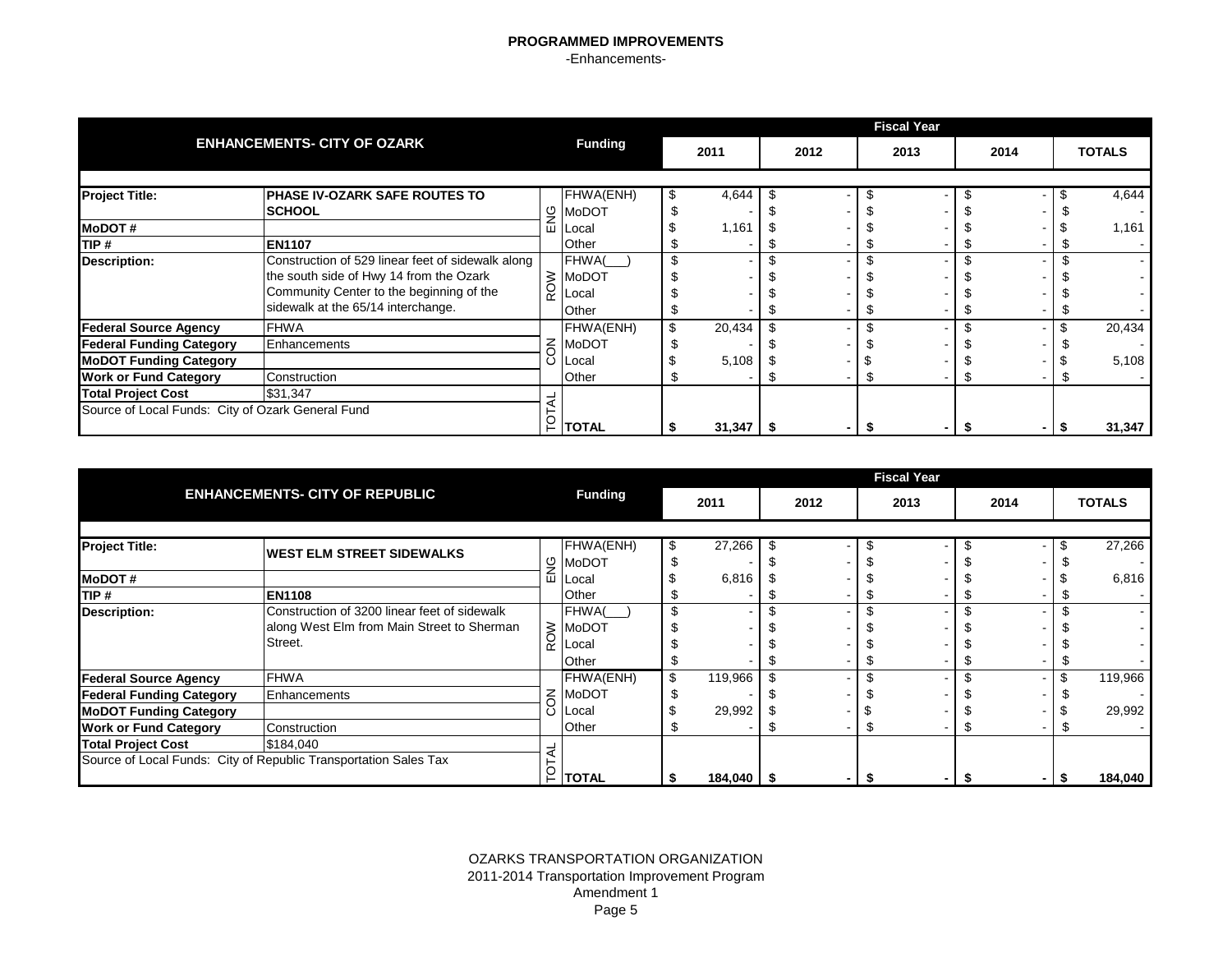|                                                               |                                          |          |                      |               |      | <b>Fiscal Year</b> |      |               |
|---------------------------------------------------------------|------------------------------------------|----------|----------------------|---------------|------|--------------------|------|---------------|
|                                                               | <b>ENHANCEMENTS- CITY OF SPRINGFIELD</b> |          | <b>Funding</b>       | 2011          | 2012 | 2013               | 2014 | <b>TOTALS</b> |
|                                                               |                                          |          |                      |               |      |                    |      |               |
| <b>Project Title:</b>                                         | <b>BOONVILLE AVENUE NORTH PHASE II</b>   |          | FHWA(ENH)            | 9,600         |      |                    |      | 9,600         |
|                                                               |                                          |          | $\frac{10}{2}$ MoDOT |               |      |                    |      |               |
| <b>IMODOT#</b>                                                |                                          |          | Local                | 2,400         |      |                    |      | 2,400         |
| TIP#                                                          | <b>EN1109</b>                            |          | Other                |               |      |                    |      |               |
| <b>Description:</b>                                           | Construction of 680 feet of streetscape  |          | FHWA(                | \$            |      |                    |      |               |
|                                                               | improvements along Boonville Avenue from | $\delta$ | <b>MoDOT</b>         |               |      |                    |      |               |
|                                                               | Court Street to Division Street.         | œ        | Local                |               |      |                    |      |               |
|                                                               |                                          |          | Other                |               |      |                    |      |               |
| <b>Federal Source Agency</b>                                  | <b>FHWA</b>                              |          | FHWA(ENH)            | \$<br>273,116 |      |                    |      | \$<br>273,116 |
| <b>Federal Funding Category</b>                               | Enhancements                             |          | 주 MoDOT              |               |      |                    |      |               |
| <b>MoDOT Funding Category</b>                                 |                                          | Ö        | <b>Local</b>         | 68,279        |      |                    |      | 68,279        |
| <b>Work or Fund Category</b>                                  | Construction                             |          | Other                |               |      |                    |      |               |
| <b>Total Project Cost</b>                                     | \$353,395                                |          |                      |               |      |                    |      |               |
| Source of Local Funds: City of Springfield 1/4 cent sales tax |                                          |          |                      |               |      |                    |      |               |
|                                                               |                                          | ÌОL      | <b>TOTAL</b>         | $353,395$ \$  |      |                    |      | 353,395       |

|                                 |                                                                                 |             |                  |               |      |      | <b>Fiscal Year</b> |      |               |
|---------------------------------|---------------------------------------------------------------------------------|-------------|------------------|---------------|------|------|--------------------|------|---------------|
|                                 | <b>ENHANCEMENTS- CITY OF SPRINGFIELD</b>                                        |             | <b>Funding</b>   | 2011          |      | 2012 | 2013               | 2014 | <b>TOTALS</b> |
|                                 |                                                                                 |             |                  |               |      |      |                    |      |               |
| <b>Project Title:</b>           | <b>COMMERCIAL STREET PHASE IV</b>                                               |             | FHWA(ENH)        | 5,120         |      |      |                    |      | 5,120         |
|                                 |                                                                                 | ပ္ဘ         | <b>MoDOT</b>     |               |      |      |                    |      |               |
| <b>MoDOT#</b>                   |                                                                                 | ш           | Local            | 1,280         |      |      |                    |      | 1,280         |
| TIP #                           | <b>EN1110</b>                                                                   |             | Other            |               |      |      |                    |      |               |
| <b>Description:</b>             | Construction of 375 feet of streetscape                                         |             | FHWA(            | \$            |      |      |                    |      |               |
|                                 | improvements to both sides of Commercial                                        | $\geqslant$ | <b>MoDOT</b>     |               |      |      |                    |      |               |
|                                 | Street from Lyon Avenue to Campbell Avenue.                                     |             | Local            |               |      |      |                    |      |               |
|                                 |                                                                                 |             | Other            |               |      |      |                    |      |               |
| <b>Federal Source Agency</b>    | <b>FHWA</b>                                                                     |             | FHWA(ENH)        | \$<br>250,880 |      |      |                    |      | 250,880       |
| <b>Federal Funding Category</b> | Enhancements                                                                    | $\leq$      | <b>MoDOT</b>     |               |      |      |                    |      |               |
| <b>MoDOT Funding Category</b>   |                                                                                 |             | _ocal            | 58,720        |      |      |                    |      | 58,720        |
| <b>Work or Fund Category</b>    | Construction                                                                    |             | Other            | 4,000         |      |      |                    |      | 4,000         |
| <b>Total Project Cost</b>       | \$320,000                                                                       |             |                  |               |      |      |                    |      |               |
|                                 | Source of Local Funds: City of Springfield 1/4 cent sales tax. Other funds from |             |                  |               |      |      |                    |      |               |
| Commercial Street CID.          |                                                                                 |             | $\Gamma$   TOTAL | 320,000       | - 56 |      |                    |      | 320,000       |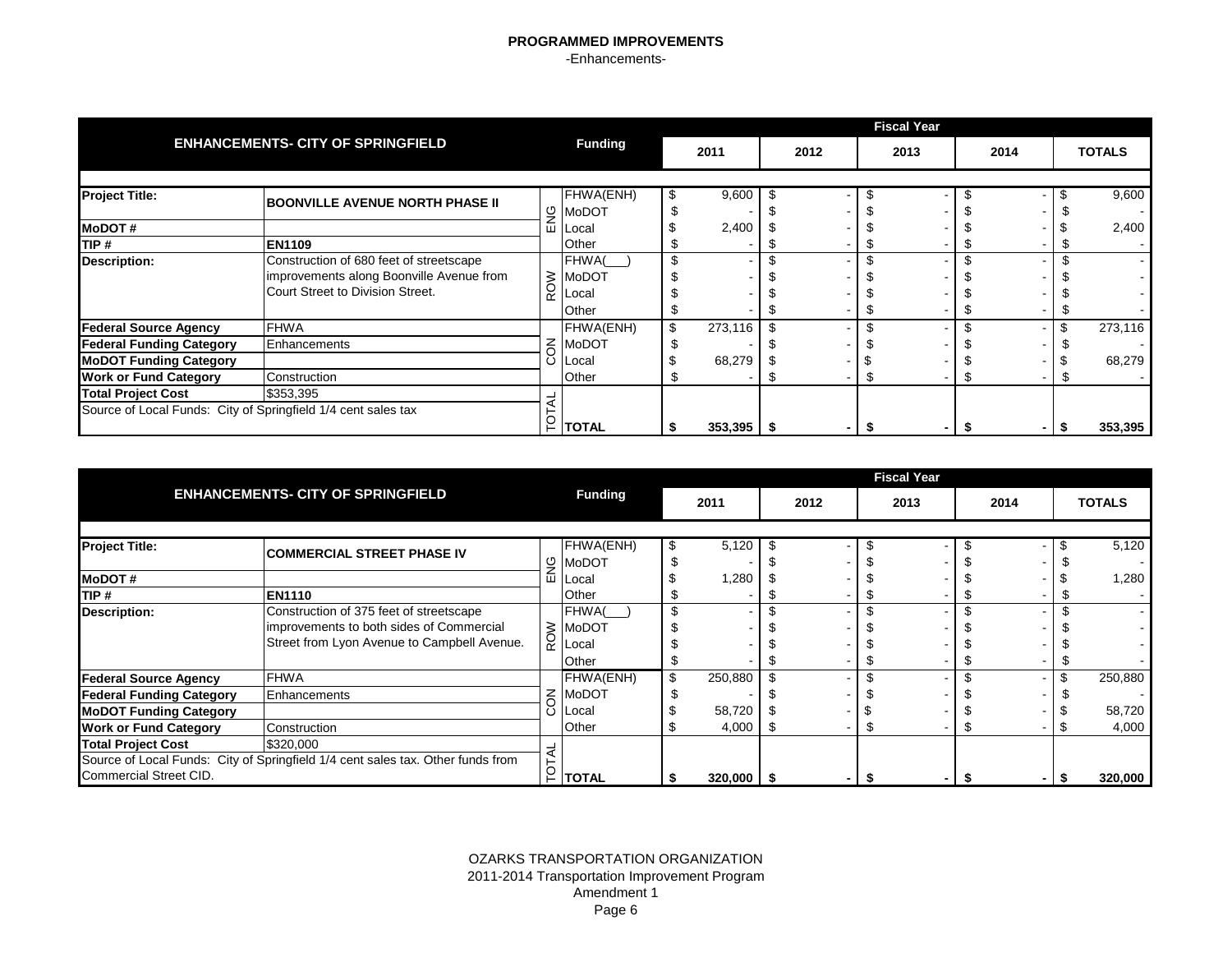|                                 |                                                                                 |          |                |               |      | <b>Fiscal Year</b> |      |               |
|---------------------------------|---------------------------------------------------------------------------------|----------|----------------|---------------|------|--------------------|------|---------------|
|                                 | <b>ENHANCEMENTS- CITY OF SPRINGFIELD</b>                                        |          | <b>Funding</b> | 2011          | 2012 | 2013               | 2014 | <b>TOTALS</b> |
|                                 |                                                                                 |          |                |               |      |                    |      |               |
| <b>Project Title:</b>           | <b>NORTH CAMPBELL PHASE I STREETSCAPE</b>                                       |          | FHWA(ENH)      | 4,000         |      |                    |      | 4,000         |
|                                 |                                                                                 |          | <u>ු</u> MoDOT |               |      |                    |      |               |
| <b>IMODOT#</b>                  |                                                                                 |          | ш  Local       | 1,000         |      |                    |      | 1,000         |
| TIP#                            | <b>EN1111</b>                                                                   |          | Other          |               |      |                    |      |               |
| <b>Description:</b>             | Construction of 600 feet of streetscape                                         |          | FHWA(          | \$            |      |                    |      |               |
|                                 | improvements on both sides of Campbell from                                     |          | $\geq$ MoDOT   |               |      |                    |      |               |
|                                 | Olive Street to Mill Street                                                     | $\alpha$ | Local          |               |      |                    |      |               |
|                                 |                                                                                 |          | Other          |               |      |                    |      |               |
| <b>Federal Source Agency</b>    | <b>FHWA</b>                                                                     |          | FHWA(ENH)      | \$<br>196,000 |      |                    |      | \$<br>196,000 |
| <b>Federal Funding Category</b> | Enhancements                                                                    |          | $\leq$ MoDOT   |               |      |                    |      |               |
| <b>MoDOT Funding Category</b>   |                                                                                 | Ö        | <b>Local</b>   | 46,500        |      |                    |      | 46,500        |
| <b>Work or Fund Category</b>    | Construction                                                                    |          | Other          | 2,500         |      |                    |      | 2,500         |
| <b>Total Project Cost</b>       | \$250,000                                                                       |          |                |               |      |                    |      |               |
|                                 | Source of Local Funds: City of Springfield 1/4 cent sales tax. Other funds from |          |                |               |      |                    |      |               |
| Downtown Springfield CID.       |                                                                                 | ГOТ,     | <b>TOTAL</b>   | $250,000$ \$  |      |                    |      | 250,000       |

|                                 |                                                               |   |                      |   |         |      | <b>Fiscal Year</b> |      |               |
|---------------------------------|---------------------------------------------------------------|---|----------------------|---|---------|------|--------------------|------|---------------|
|                                 | <b>ENHANCEMENTS- CITY OF SPRINGFIELD</b>                      |   | <b>Funding</b>       |   | 2011    | 2012 | 2013               | 2014 | <b>TOTALS</b> |
|                                 |                                                               |   |                      |   |         |      |                    |      |               |
| <b>Project Title:</b>           | <b>SOUTH CAMPBELL AVENUE SIDEWALKS</b>                        |   | FHWA(ENH)            | S | 5,600   |      |                    |      | 5,600         |
|                                 |                                                               |   | g MoDOT              |   |         |      |                    |      |               |
| <b>MoDOT#</b>                   |                                                               | ш | Local                |   | 1,400   |      |                    |      | 1,400         |
| TIP#                            | <b>EN1112</b>                                                 |   | Other                |   |         |      |                    |      |               |
| <b>Description:</b>             | Construction of intermittent sidewalk                         |   | FHWA(                |   |         |      |                    |      |               |
|                                 | improvements to meet ADA standards along                      |   | $\geq$ MoDOT         |   |         |      |                    |      |               |
|                                 | South Campbell between Cherokee Street and                    |   | $\overline{Q}$ Local |   |         |      |                    |      |               |
|                                 | Sunset Street.                                                |   | Other                |   |         |      |                    |      |               |
| <b>Federal Source Agency</b>    | <b>FHWA</b>                                                   |   | FHWA(ENH)            |   | 94,400  |      |                    |      | 94,400        |
| <b>Federal Funding Category</b> | Enhancements                                                  |   | $\leq$ MoDOT         |   |         |      |                    |      |               |
| <b>MoDOT Funding Category</b>   |                                                               |   | Local                |   | 23,600  |      |                    |      | 23,600        |
| <b>Work or Fund Category</b>    | Construction                                                  |   | Other                |   |         |      |                    |      |               |
| <b>Total Project Cost</b>       | \$125,000                                                     |   |                      |   |         |      |                    |      |               |
|                                 | Source of Local Funds: City of Springfield 1/4 cent sales tax |   |                      |   |         |      |                    |      |               |
|                                 |                                                               |   | <b>TOTAL</b>         |   | 125,000 |      |                    |      | 125,000       |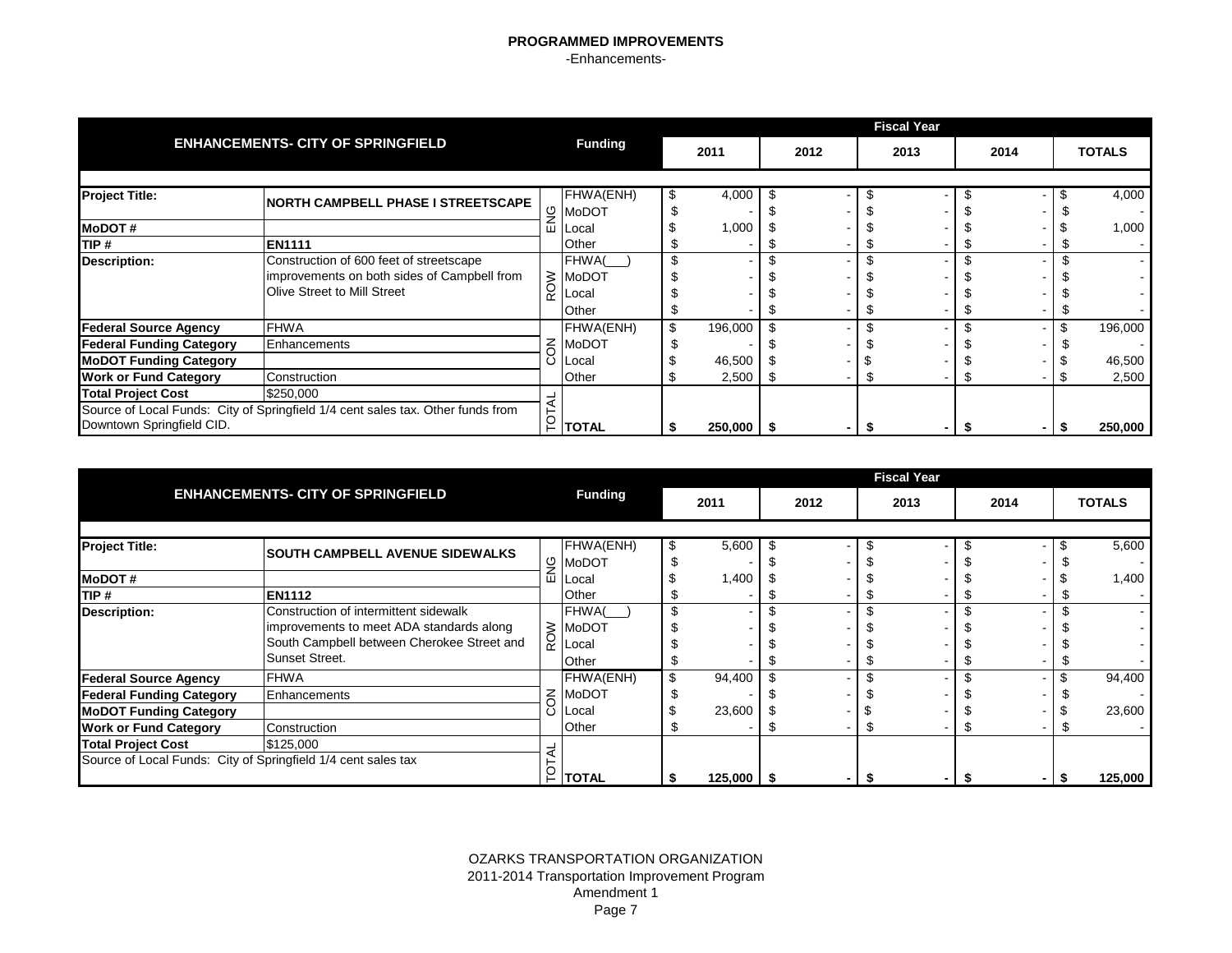|                                                                                         |                                                                                                                                                                                                                                       |              |                                                |               |      | <b>Fiscal Year</b> |         |               |
|-----------------------------------------------------------------------------------------|---------------------------------------------------------------------------------------------------------------------------------------------------------------------------------------------------------------------------------------|--------------|------------------------------------------------|---------------|------|--------------------|---------|---------------|
|                                                                                         | <b>ENHANCEMENTS- CITY OF SPRINGFIELD</b>                                                                                                                                                                                              |              | <b>Funding</b>                                 | 2011          | 2012 | 2013               | 2014    | <b>TOTALS</b> |
| <b>Project Title:</b>                                                                   | <b>IWARD BRANCH TRAIL</b>                                                                                                                                                                                                             |              | FHWA(ENH)<br>$\frac{6}{2}$ MoDOT               | 4,320         |      |                    |         | 4,320         |
| <b>MoDOT#</b><br>TIP #                                                                  | <b>EN1113</b>                                                                                                                                                                                                                         | ш            | <b>Local</b><br>Other                          | 1,080         |      |                    |         | 1,080         |
| <b>Description:</b>                                                                     | Construction of 1600 linear feet of trail along the Ward<br>Branch Stream from east of Clay Avenue to west of the<br>detention basin at 909 e. Republic Road. Project included<br>three trail connections and a crossing under US 60. | $\alpha$     | FHWA(<br>$\geq$ MoDOT<br><b>Local</b><br>Other | \$            |      |                    |         |               |
| <b>Federal Source Agency</b><br><b>Federal Funding Category</b>                         | <b>FHWA</b><br>Enhancements                                                                                                                                                                                                           | $\leq$       | FHWA(ENH)<br>MoDOT                             | \$<br>211,680 |      |                    |         | 211,680       |
| <b>MoDOT Funding Category</b><br><b>Work or Fund Category</b>                           | Construction                                                                                                                                                                                                                          |              | Local<br>Other                                 | 52,920        |      |                    |         | 52,920        |
| <b>Total Project Cost</b><br>Source of Local Funds: City of Springfield Parks sales tax | đ                                                                                                                                                                                                                                     | <b>TOTAL</b> | $270,000$   \$                                 |               |      |                    | 270,000 |               |

|                                 |                                                                                 |   |                   |               |      | <b>Fiscal Year</b> |      |    |               |
|---------------------------------|---------------------------------------------------------------------------------|---|-------------------|---------------|------|--------------------|------|----|---------------|
|                                 | <b>ENHANCEMENTS- CITY OF STRAFFORD</b>                                          |   | <b>Funding</b>    | 2011          | 2012 | 2013               | 2014 |    | <b>TOTALS</b> |
|                                 |                                                                                 |   |                   |               |      |                    |      |    |               |
| <b>Project Title:</b>           | <b>CHESTNUT, WASHINGTON AND</b>                                                 |   | FHWA(ENH)         | 39,993        |      |                    |      | S  | 39,993        |
|                                 | <b>BUMGARNER SIDEWALKS</b>                                                      |   | g MoDOT           |               |      |                    |      |    |               |
| <b>MoDOT#</b>                   |                                                                                 | ш | <b>ILocal</b>     | 9,999         |      |                    |      |    | 9,999         |
| TIP #                           | <b>EN1114</b>                                                                   |   | Other             |               |      |                    |      |    |               |
| <b>Description:</b>             | Construction of 3272 linear feet of 5 foot wide                                 |   | FHWA(             | \$            |      |                    |      |    |               |
|                                 | sidewalk along Chestnut Street, Washington                                      |   | $\geqslant$ MoDOT |               |      |                    |      |    |               |
|                                 | Avenue and Bumgarner Boulevard                                                  | Y | Local             |               |      |                    |      |    |               |
|                                 |                                                                                 |   | Other             |               |      |                    |      |    |               |
| <b>Federal Source Agency</b>    | <b>FHWA</b>                                                                     |   | FHWA(ENH)         | \$<br>159,974 |      |                    |      | \$ | 159,974       |
| <b>Federal Funding Category</b> | Enhancements                                                                    |   | $\leq$ MoDOT      |               |      |                    |      |    |               |
| <b>MoDOT Funding Category</b>   |                                                                                 |   | <b>ILocal</b>     | 14,993        |      |                    |      |    | 14,993        |
| <b>Work or Fund Category</b>    | Construction                                                                    |   | <b>Other</b>      | 25,000        |      |                    |      |    | 25,000        |
| <b>Total Project Cost</b>       | \$249,959                                                                       |   |                   |               |      |                    |      |    |               |
| <b>District</b>                 | Source of Local Funds: City of Strafford General fund and Strafford RV-1 School |   | <b>TOTAL</b>      | $249,959$ \$  |      |                    |      |    | 249,959       |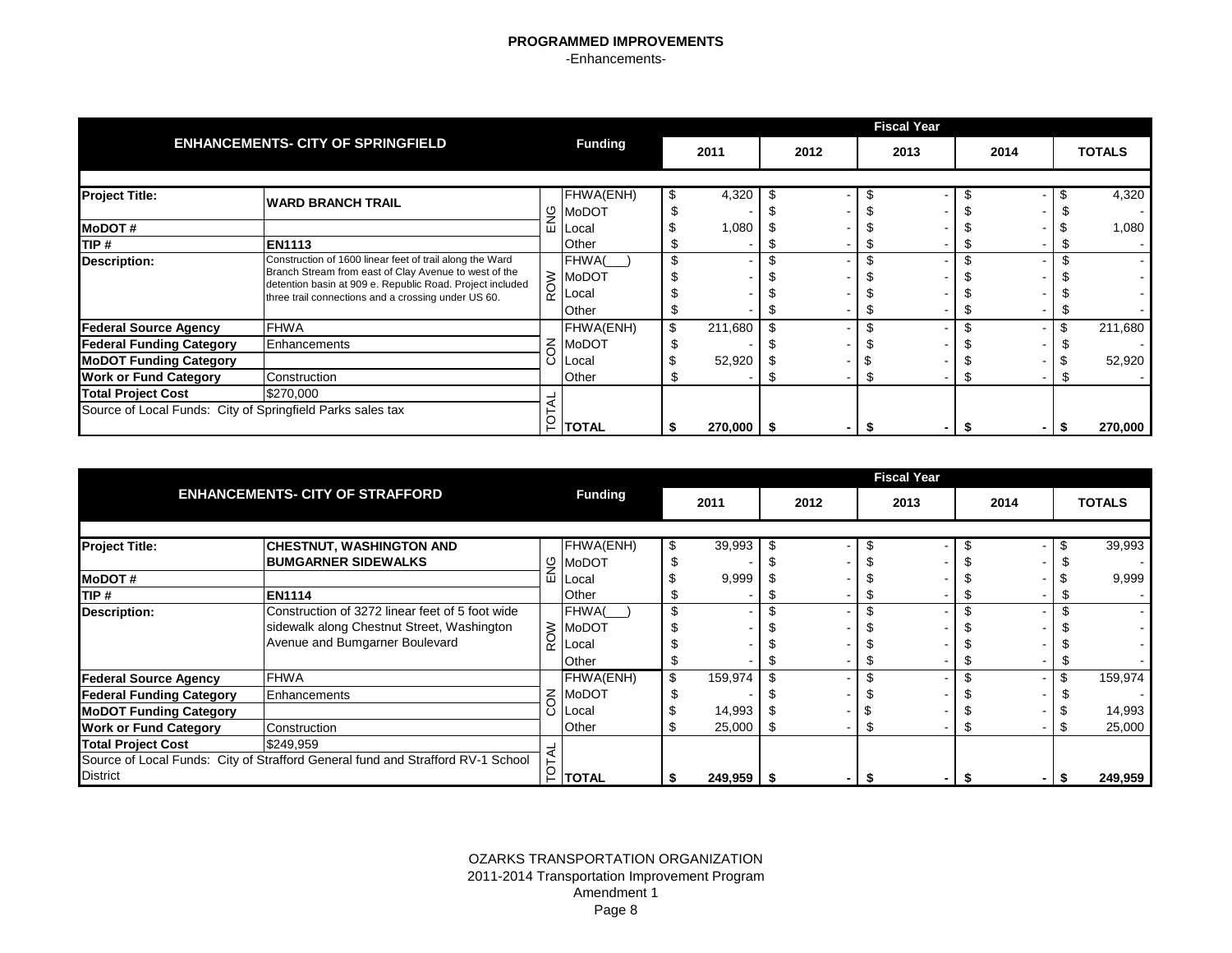## **FINANCIAL SUMMARY** - Enhancements -

#### **YEARLY SUMMARY**

| <b>PROJECT</b> | <b>Federal Funding Source</b> |              |            |    |              |     |     | <b>MoDOT</b> |                         | Local        | Other       | <b>TOTAL</b> |           |
|----------------|-------------------------------|--------------|------------|----|--------------|-----|-----|--------------|-------------------------|--------------|-------------|--------------|-----------|
|                | <b>Enhancement</b>            | <b>SRTS</b>  | <b>RTP</b> |    | STP-U        | STP |     |              |                         |              |             |              |           |
| <b>EN0606</b>  | 195.200<br>\$                 |              |            |    |              |     |     |              | \$                      | 62,800       |             | -\$          | 258,000   |
| <b>EN0707</b>  | 227,916<br>\$                 |              |            |    |              |     |     |              | \$                      | 65,584       |             | \$           | 293,500   |
| EN0711         | 291,036<br>\$                 |              |            |    |              |     |     |              | \$                      | 77,364       |             | \$           | 368,400   |
| <b>EN0802</b>  | \$<br>480,000                 |              |            |    |              |     |     |              | \$                      | 120,000      |             | \$           | 600,000   |
| EN0808         | \$<br>489,600                 |              |            |    |              |     |     |              | \$                      | 122,400      |             | \$           | 612,000   |
| EN0809         | \$<br>58,000                  |              |            | \$ | 106,000      |     | \$  | 296,000      |                         |              |             | \$           | 460,000   |
| EN0817         | \$<br>364,800                 |              |            |    |              |     |     |              | \$                      | 91,200       |             | \$           | 456,000   |
| EN0818         | \$<br>268.800                 |              |            |    |              |     |     |              | \$                      | 67,200       |             | \$           | 336,000   |
| <b>EN0906</b>  | \$<br>73,000                  |              |            |    |              |     |     |              | \$                      | 18,250       |             | \$           | 91,250    |
| EN1002         |                               |              |            | \$ | 50,000       |     |     |              | \$                      | 12,500       |             | \$           | 62,500    |
| EN1006         |                               | 20,812<br>\$ |            |    |              |     |     |              |                         |              |             | \$           | 20,812    |
| EN1008         |                               | \$<br>7,700  |            |    |              |     |     |              |                         |              |             | \$           | 7,700     |
| <b>EN1101</b>  |                               |              |            |    |              |     | \$  | 3,000        |                         |              |             | \$           | 3,000     |
| EN1102         |                               |              |            |    |              |     | \$  | 3,000        |                         |              |             | \$           | 3,000     |
| EN1103         |                               |              |            | \$ | 16.800       |     |     |              | \$                      | 4,000        |             | \$           | 20,800    |
| EN1104         |                               |              |            | \$ | 8,000        |     |     |              | \$                      | 2,000        |             | \$           | 10,000    |
| <b>EN1105</b>  |                               |              |            | \$ | 2,000        |     |     |              | \$                      | 400          |             | \$           | 2,400     |
| EN1106         | \$<br>119,840                 |              |            |    |              |     |     |              | \$                      | 29,960       |             | \$           | 149,800   |
| <b>EN1107</b>  | \$<br>25,078                  |              |            |    |              |     |     |              | $\overline{\mathbf{e}}$ | 6,269        |             | \$           | 31,347    |
| <b>EN1108</b>  | \$<br>147,232                 |              |            |    |              |     |     |              | \$                      | 36,808       |             | \$           | 184,040   |
| EN1109         | 282,716<br>\$                 |              |            |    |              |     |     |              | \$                      | 70,679       |             | \$           | 353,395   |
| <b>EN1110</b>  | \$<br>256,000                 |              |            |    |              |     |     |              | \$                      | $60,000$ \$  | 4,000       | \$           | 320,000   |
| <b>EN1111</b>  | \$<br>200,000                 |              |            |    |              |     |     |              | \$                      | 47,500 \$    | 2,500       | \$           | 250,000   |
| <b>EN1112</b>  | \$<br>100,000                 |              |            |    |              |     |     |              | \$                      | 25,000       |             | \$           | 125,000   |
| EN1113         | \$<br>216,000                 |              |            |    |              |     |     |              | \$                      | 54,000       |             | \$           | 270,000   |
| <b>EN1114</b>  | 199,967<br>\$                 |              |            |    |              |     |     |              | \$                      | $24,992$ \$  | 25,000      | -\$          | 249,959   |
| <b>TOTAL</b>   | $3,995,185$ \$<br>\$          | $28,512$ \$  |            | \$ | $182,800$ \$ |     | -\$ |              |                         | $998,906$ \$ | $31,500$ \$ |              | 5,538,903 |

**FY2012**

| .              |             |             |                        |       |            |              |       |       |              |
|----------------|-------------|-------------|------------------------|-------|------------|--------------|-------|-------|--------------|
| <b>PROJECT</b> |             |             | Federal Funding Source |       |            | <b>MoDOT</b> | Local | Other | <b>TOTAL</b> |
|                | Enhancement | <b>SRTS</b> | <b>DTI</b>             | STP-U | <b>CTD</b> |              |       |       |              |
| EN1102         |             |             |                        |       |            | 537.000      |       |       | 537,000      |
| <b>TOTAL</b>   |             |             |                        |       |            | 537,000      |       |       | 537,000      |

| <b>IPROJECT</b> |                                   | Federal | l Funding Source  |       |                 | <b>MoDOT</b>   | Local | Other | <b>TOTAL</b> |
|-----------------|-----------------------------------|---------|-------------------|-------|-----------------|----------------|-------|-------|--------------|
|                 | <b>SRTS</b><br><b>Enhancement</b> |         | <b>DTD</b><br>n i | STP-L | <b>CTI</b><br>ິ |                |       |       |              |
| EN0809          |                                   |         |                   |       | 361,600         | (361.600)      |       |       |              |
| <b>TOTAL</b>    |                                   |         |                   |       | 361,600         | $(361,600)$ \$ |       |       |              |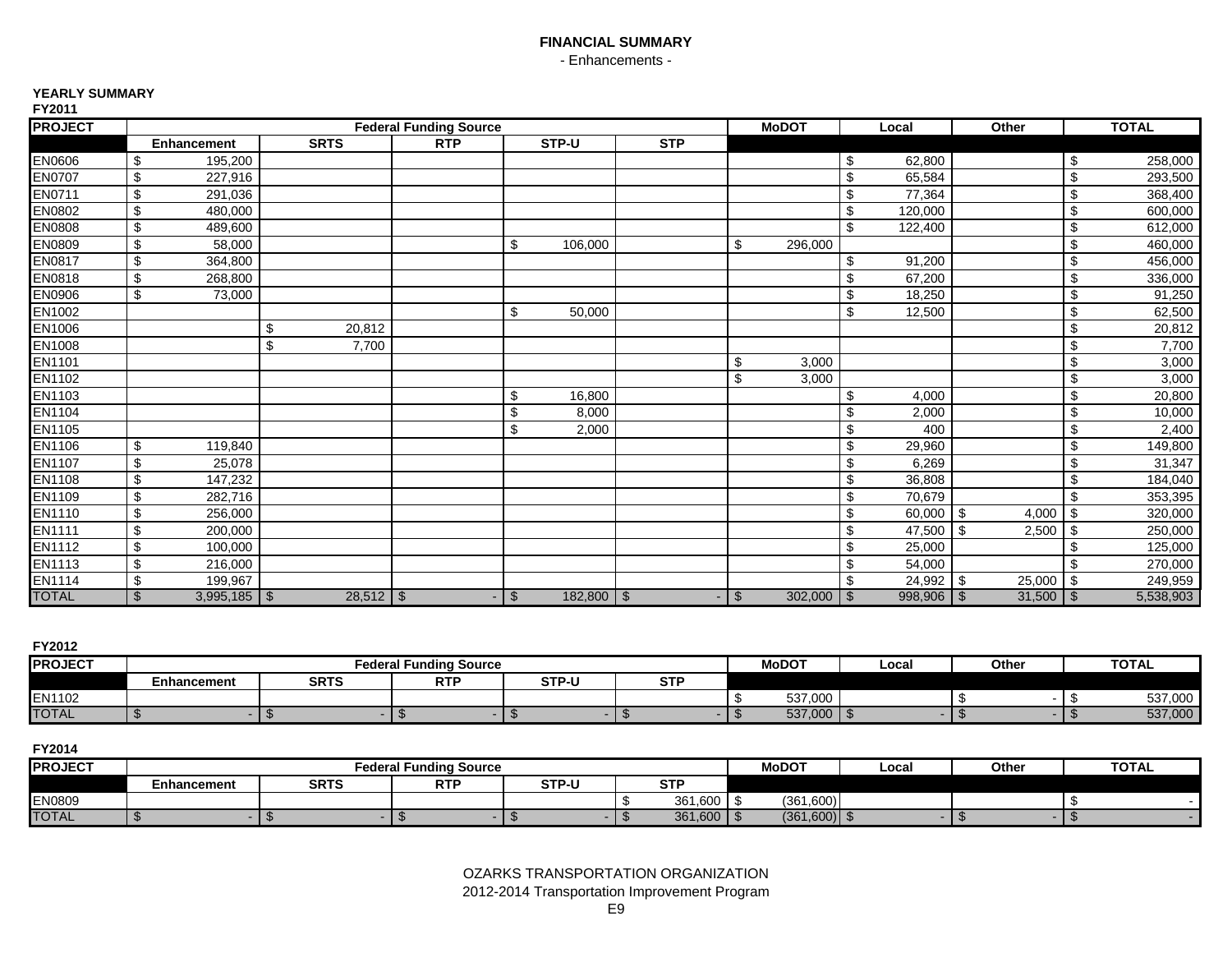# **FINANCIAL SUMMARY**

- Enhancements -

| ------         |             |             |                        |       |                      |              |       |       |              |
|----------------|-------------|-------------|------------------------|-------|----------------------|--------------|-------|-------|--------------|
| <b>PROJECT</b> |             |             | Federal Funding Source |       |                      | <b>MoDOT</b> | Local | Otheı | <b>TOTAL</b> |
|                | Enhancement | <b>SRTS</b> | <b>DTD</b><br>. .      | STP-U | $\sim$ $\sim$<br>. . |              |       |       |              |
| EN1102         |             |             |                        |       | 428.000              | (428,000)    |       |       |              |
| <b>TOTAL</b>   |             |             |                        |       | 428,000              | (428,000)    |       |       |              |

|                |             |  |             |        | <b>Federal Funding Source</b> |            |            |         | <b>MoDOT</b> | Local   | Other  | <b>TOTAL</b> |
|----------------|-------------|--|-------------|--------|-------------------------------|------------|------------|---------|--------------|---------|--------|--------------|
|                | Enhancement |  | <b>SRTS</b> |        | STP-U<br><b>RTP</b>           |            | <b>STP</b> |         |              |         |        |              |
| <b>TOTAL</b>   |             |  |             |        |                               |            |            |         |              |         |        |              |
| <b>PROGRAM</b> |             |  |             | 28,512 |                               | 182,800.00 |            | 789,600 | 49,400 \$    | 998,906 | 31,500 | 6,075,903    |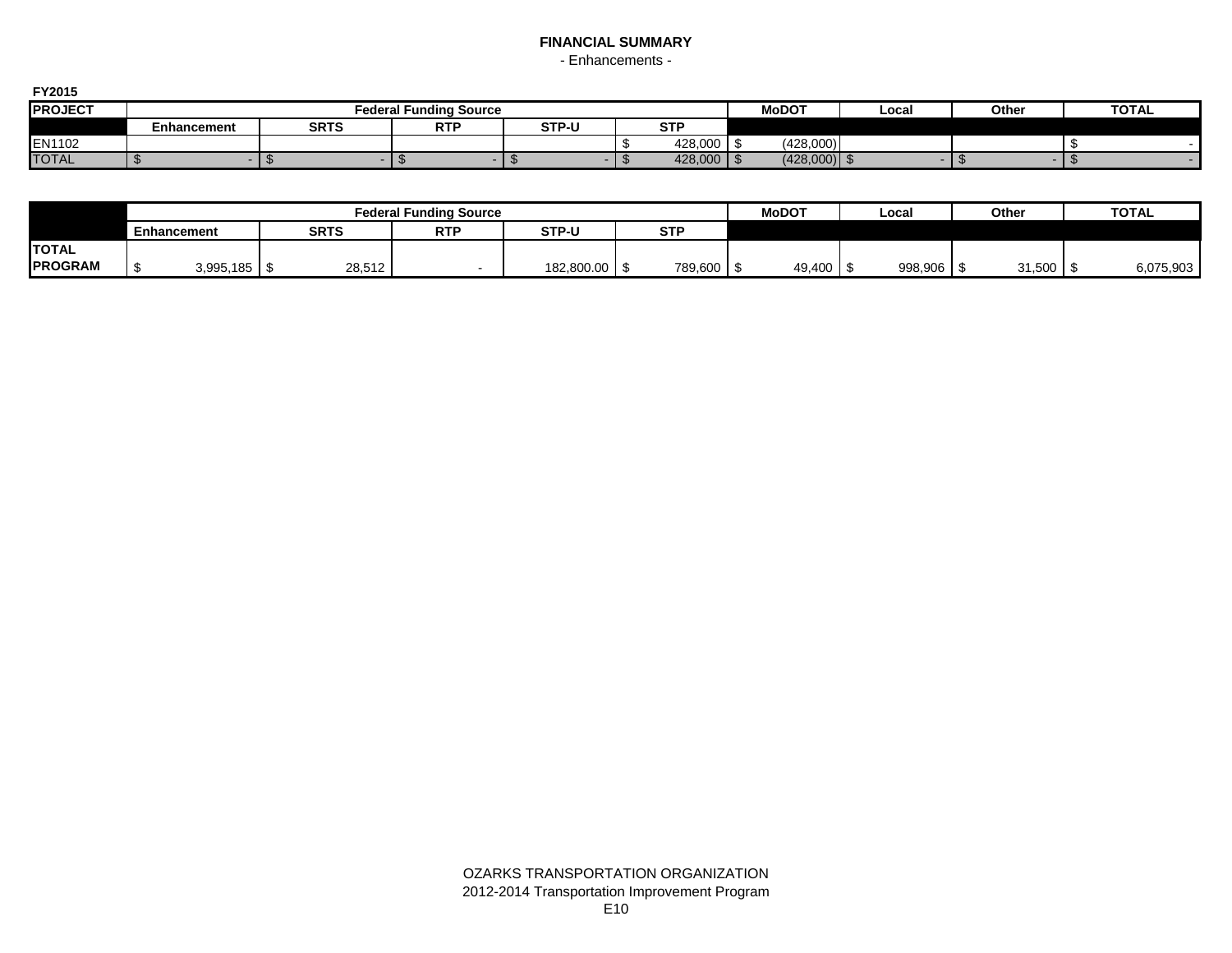### **FINANCIAL SUMMARY** -Enhancements-

## **FINANCIAL CONSTRAINTS**

|                          |                                                      |                                                      |                      |                       | <b>Funding Source</b> |                             |                 |                 |
|--------------------------|------------------------------------------------------|------------------------------------------------------|----------------------|-----------------------|-----------------------|-----------------------------|-----------------|-----------------|
|                          | <b>Enhancement</b>                                   | <b>SRTS</b>                                          | <b>RTP</b>           | STP-U                 | <b>MoDOT</b>          | Local                       | <b>Other</b>    | <b>TOTAL</b>    |
|                          |                                                      |                                                      |                      |                       |                       |                             |                 |                 |
| <b>PRIOR YEAR</b>        |                                                      |                                                      |                      |                       |                       |                             |                 |                 |
| <b>Balance</b>           | \$0                                                  | \$0                                                  | \$0                  | \$0                   | \$0                   | \$0                         | \$0             |                 |
| 2011                     |                                                      |                                                      |                      |                       |                       |                             |                 |                 |
| <b>Funds Anticipated</b> | $3,995,185$ \$<br>\$                                 | $28,512$ \$                                          | $\blacksquare$       | \$<br>182,800         | \$<br>302,000         | $\sqrt[6]{3}$<br>998,906 \$ | 31,500          | 5,538,903       |
| Funds Programmed         | $(3,995,185)$ \$<br>\$                               | $(28, 512)$ \$                                       |                      | $(182, 800)$ \$<br>\$ | $(302,000)$ \$        | $(998, 906)$ \$             | $(31,500)$ \$   | (5,538,903)     |
| <b>Running Balance</b>   | \$0                                                  | \$0                                                  | \$0                  | \$0                   | \$0                   | \$0                         | \$0             |                 |
| 2012                     |                                                      |                                                      |                      |                       |                       |                             |                 |                 |
| <b>Funds Anticipated</b> | $\overline{\mathcal{S}}$<br>$\overline{\phantom{0}}$ | $\overline{\mathcal{E}}$<br>$\overline{\phantom{0}}$ | \$<br>$\blacksquare$ | \$<br>$\blacksquare$  | $537,000$ \$<br>\$    |                             | \$              | 537,000         |
| <b>Funds Programmed</b>  | \$                                                   | \$                                                   | \$                   | \$                    | \$<br>$(537,000)$ \$  |                             | \$              | \$<br>(537,000) |
| <b>Running Balance</b>   |                                                      | \$0                                                  | \$0                  | \$0                   | \$0                   | \$0                         | \$0             |                 |
| 2014                     |                                                      |                                                      |                      |                       |                       |                             |                 |                 |
| <b>Funds Anticipated</b> | \$                                                   |                                                      |                      | 361,600<br>\$         | (361,600)<br>-\$      |                             |                 |                 |
| <b>Funds Programmed</b>  | \$                                                   |                                                      |                      | \$<br>$(361,600)$ \$  | 361,600               |                             |                 |                 |
| <b>Running Balance</b>   | ۰                                                    | \$0                                                  | \$0                  | \$0                   | \$0                   | \$0                         | $\overline{50}$ |                 |
| 2015                     |                                                      |                                                      |                      |                       |                       |                             |                 |                 |
| <b>Funds Anticipated</b> | \$<br>-                                              | \$<br>$\overline{\phantom{0}}$                       | \$<br>$\blacksquare$ | \$<br>428,000         | $(428,000)$ \$<br>\$  |                             | \$              |                 |
| <b>Funds Programmed</b>  | \$                                                   | $\overline{\mathcal{E}}$                             | \$                   | \$<br>$(428,000)$ \$  | 428,000               | -\$                         | \$              |                 |
| <b>Running Balance</b>   |                                                      | $\overline{50}$                                      | \$0                  | \$0                   | \$0                   | \$0                         | $\overline{50}$ |                 |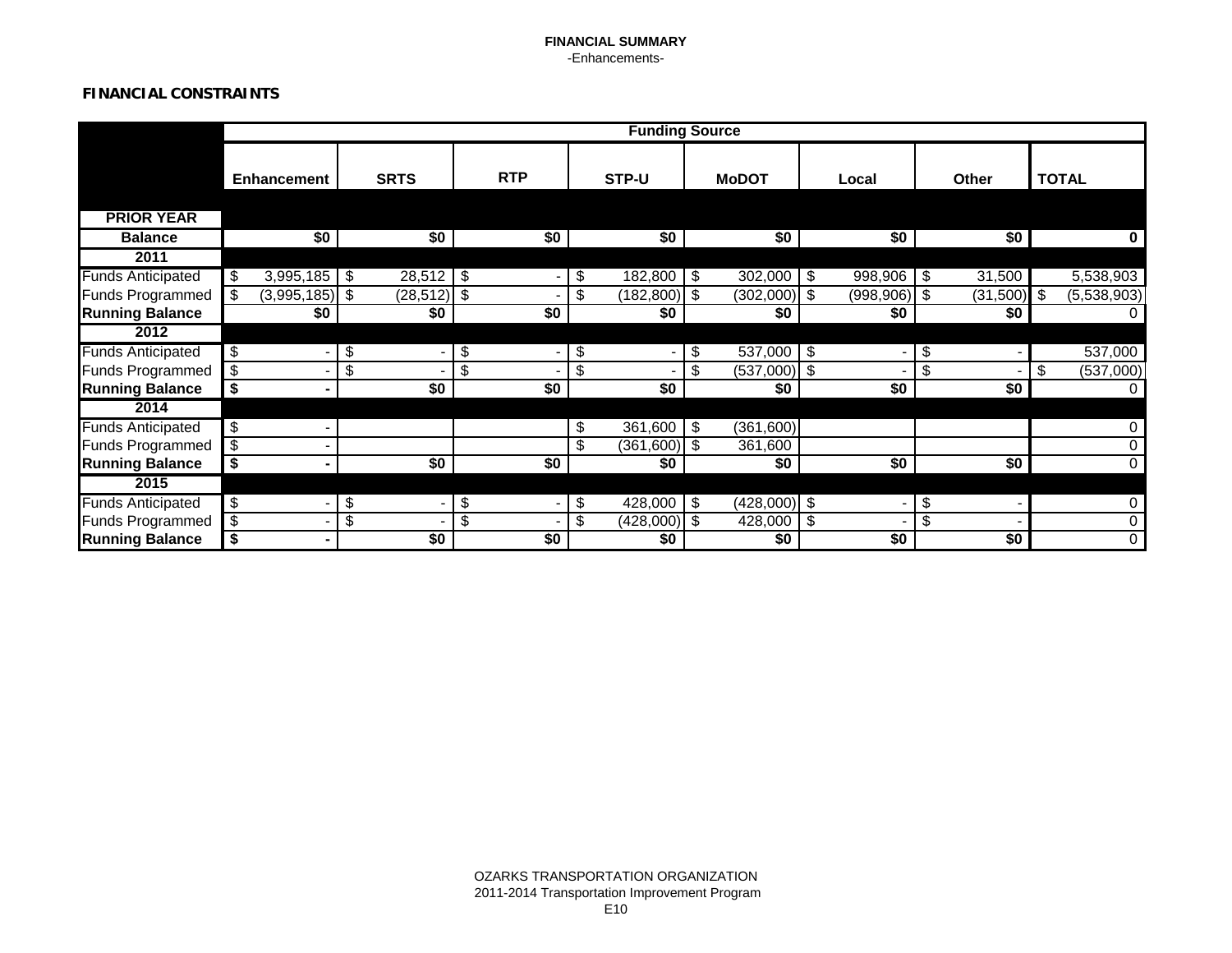# **YEARLY SUMMARY**

| <b>PROJECT</b> |            |                 |                |               | <b>FHWA Federal Funding Source</b> |              |               |            |               | <b>MoDOT</b>              | Local          |         | Other         |        |                | <b>TOTAL</b> |
|----------------|------------|-----------------|----------------|---------------|------------------------------------|--------------|---------------|------------|---------------|---------------------------|----------------|---------|---------------|--------|----------------|--------------|
|                | <b>STP</b> | STP-Urban       | <b>NHS</b>     | <b>ITS</b>    | I/M                                | 130          | <b>Bridge</b> | <b>BRM</b> | <b>BRO</b>    |                           |                |         |               |        |                |              |
| MO0908         |            |                 |                |               |                                    |              |               |            |               | $$1,447,000$ \ \$         |                | 161,000 |               |        | \$             | 1,608,000    |
| MO1007         |            |                 |                |               |                                    |              |               |            |               | \$<br>215,000             |                |         |               |        | \$             | 215,000      |
| MO1010         |            |                 |                |               |                                    |              |               |            |               | \$<br>285,000             |                |         |               |        | $\mathfrak s$  | 285,000      |
| MO1022         |            |                 |                | 200,742<br>\$ |                                    |              |               |            |               | \$<br>$40,148$ \$         |                | 40,148  |               |        | \$             | 281,038      |
| MO1103         |            | \$<br>250,000   |                |               |                                    |              |               |            |               | \$<br>532,000             | l \$           | 62,500  |               |        | \$             | 844,500      |
| MO1104         |            |                 |                |               |                                    |              |               |            |               | \$<br>159,000             |                |         |               |        | \$             | 159,000      |
| MO1105         |            |                 |                |               |                                    |              |               |            |               | \$<br>284,000             |                |         |               |        | \$             | 284,000      |
| MO1106         |            |                 |                |               |                                    |              |               |            |               |                           |                |         | \$            | 34,000 | $\mathfrak s$  | 34,000       |
| MO1107         |            |                 |                |               |                                    |              |               |            |               | \$<br>2,000               |                |         |               |        | \$             | 2,000        |
| MO1150         |            |                 |                |               |                                    |              |               |            |               | \$<br>191,000             |                |         |               |        | \$             | 191,000      |
| BA1001         |            |                 |                |               |                                    |              |               |            |               | \$<br>251,000             |                |         |               |        | \$             | 251,000      |
| <b>BA1101</b>  |            | \$<br>8,000     |                |               |                                    |              |               |            |               |                           | \$             | 2,000   |               |        | \$             | 10,000       |
| CC0901         |            |                 |                |               |                                    |              |               |            |               | \$<br>10,000              |                |         |               |        | \$             | 10,000       |
| CC1001         |            |                 |                |               |                                    |              |               |            | \$<br>396,800 |                           | \$             | 99,200  |               |        | \$             | 496,000      |
| CC1101         |            |                 |                |               |                                    |              |               |            |               | \$<br>1,000               |                |         |               |        | $\,$           | 1,000        |
| CC1102         |            |                 |                |               |                                    |              |               |            |               | \$<br>5,000               |                |         |               |        | \$             | 5,000        |
| CC1110         |            |                 |                |               |                                    |              |               |            |               | \$<br>2,000               |                |         |               |        | \$             | 2,000        |
| GR1010         |            | \$<br>320,000   |                |               |                                    |              |               |            |               | \$<br>5,000               |                |         | \$            | 80,000 | $\mathfrak s$  | 405,000      |
| GR1100         |            |                 |                |               |                                    |              |               |            |               | \$<br>214,000             |                |         |               |        | \$             | 214,000      |
| GR1101         |            |                 |                |               |                                    |              |               |            |               | \$<br>1,000               |                |         |               |        | \$             | 1,000        |
| GR1102         |            |                 |                |               |                                    |              |               |            |               | \$<br>1,000               |                |         |               |        | \$             | 1,000        |
| GR1103         |            |                 |                |               |                                    |              |               |            |               | \$<br>140,000             |                |         |               |        | \$             | 140,000      |
| GR1105         |            |                 |                |               |                                    |              |               |            | \$<br>805,600 |                           | \$             | 201,400 |               |        | \$             | 1,007,000    |
| GR1106         |            |                 |                |               |                                    |              |               |            |               | \$<br>886,000             |                |         |               |        | \$             | 886,000      |
| NX0602         |            | \$<br>36,928    |                |               |                                    |              |               |            |               |                           | \$             | 9,232   |               |        | $\mathfrak s$  | 46,160       |
| NX0701         |            | \$<br>226,055   |                |               |                                    |              |               |            |               |                           | $\mathfrak{S}$ | 56,313  |               |        | \$             | 282,368      |
| NX0901         |            | \$<br>633,955   |                |               |                                    |              |               |            |               | \$<br>15,000              | $\sqrt{3}$     | 143,489 |               |        | \$             | 792,444      |
| NX0905         |            | \$<br>217,134   |                |               |                                    |              |               |            |               |                           | \$             | 73,384  |               |        | \$             | 290,518      |
| NX0906         |            | \$<br>119,913   |                |               |                                    |              |               |            |               | \$<br>5,000               | \$             | 49,737  |               |        | \$             | 174,650      |
| OK1004         |            |                 |                |               |                                    |              |               |            |               | \$<br>100,000             |                |         |               |        | \$             | 100,000      |
| OK1006         |            |                 |                |               |                                    |              |               |            |               | \$<br>5,000               |                |         |               |        | \$             | 5,000        |
| OK1101         |            |                 |                |               |                                    |              |               |            |               | \$<br>5,000               |                |         |               |        | \$             | 5,000        |
| RG0901         |            |                 |                |               |                                    |              |               |            |               | \$<br>5,000               |                |         |               |        | \$             | 5,000        |
| RP1002         |            |                 |                |               |                                    |              |               |            |               | \$<br>5,000               |                |         |               |        | \$             | 5,000        |
| RP1101         |            |                 |                |               |                                    |              |               |            |               | \$<br>272,000             |                |         |               |        | $\mathfrak s$  | 272,000      |
| RP1102         |            |                 |                |               |                                    |              |               |            |               | \$<br>109,000             |                |         |               |        | \$             | 109,000      |
| RP1103         |            |                 |                |               |                                    | \$<br>28,800 |               |            |               | \$<br>3,200               | l \$           | 8,000   | $\sqrt[6]{3}$ | 8,000  | \$             | 48,000       |
| RP1104         |            |                 |                |               |                                    |              |               |            |               | \$<br>5,000               |                |         |               |        | \$             | 5,000        |
| SP0911         |            |                 |                |               |                                    |              |               |            |               | $$6,494,000$ $$1,000,000$ |                |         |               |        | \$             | 7,494,000    |
| SP1015         |            | 1,800,000<br>\$ | 999,829<br>-\$ |               |                                    |              |               |            |               | \$<br>4,763,171           | \$             | 200,000 |               |        | \$             | 7,763,000    |
| SP1016         |            | \$<br>307,200   |                |               |                                    |              |               |            |               | \$<br>282,000             | -\$            | 76,800  |               |        | \$             | 666,000      |
| SP1018         |            |                 | \$<br>100,000  |               |                                    |              |               |            |               |                           |                |         |               |        | $$\mathbb{S}$$ | 100,000      |
|                |            |                 |                |               |                                    |              |               |            |               |                           |                |         |               |        |                |              |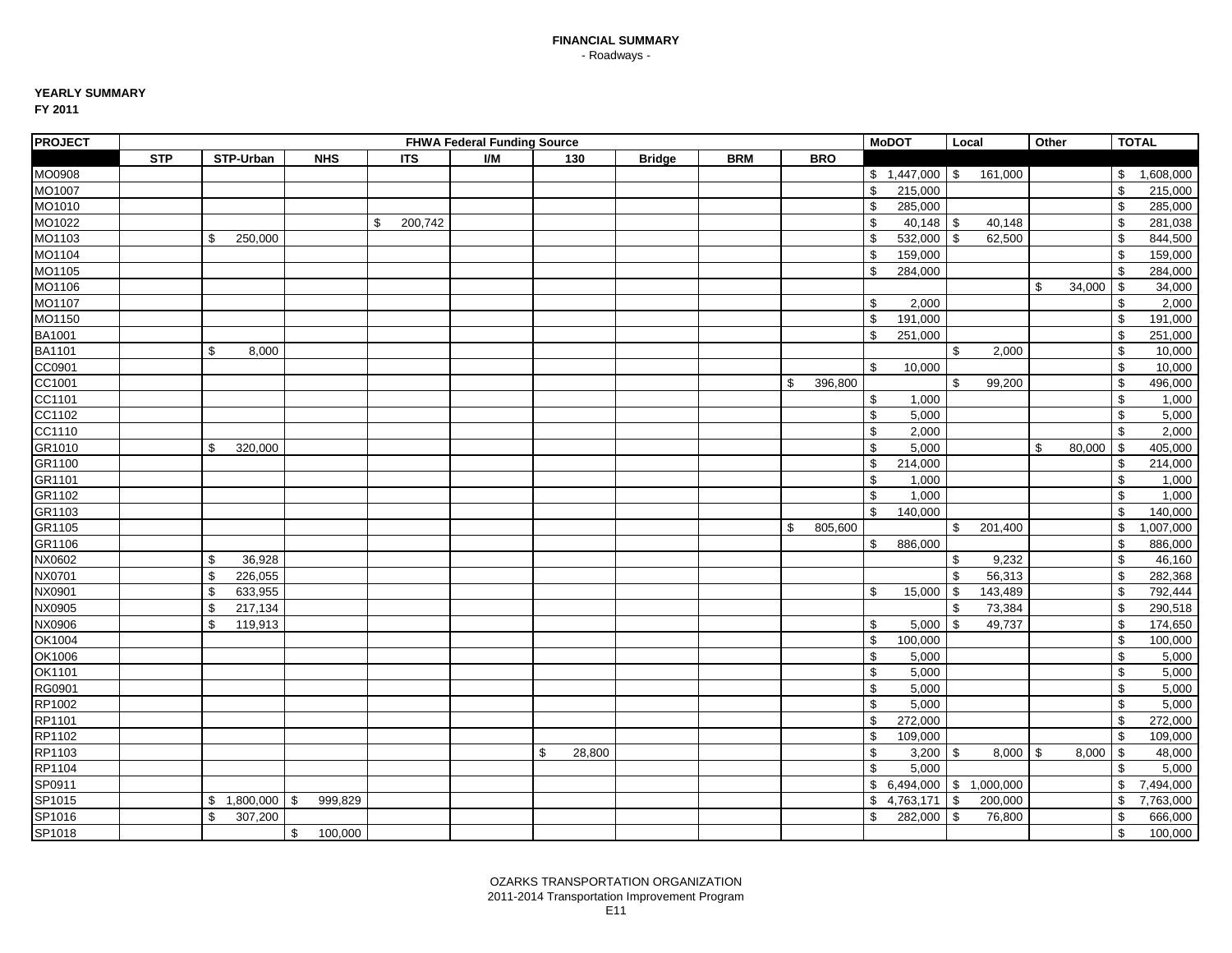#### **FY 2011 continued**

| <b>PROJECT</b> |            |                                  |            |              | <b>FHWA Federal Funding Source</b> |                   |               |            |                                                      | <b>MoDOT</b>    | Local | Other | <b>TOTAL</b>          |
|----------------|------------|----------------------------------|------------|--------------|------------------------------------|-------------------|---------------|------------|------------------------------------------------------|-----------------|-------|-------|-----------------------|
|                | <b>STP</b> | STP-Urban                        | <b>NHS</b> | <b>ITS</b>   | I/M                                | 130               | <b>Bridge</b> | <b>BRM</b> | <b>BRO</b>                                           |                 |       |       |                       |
| SP1019         |            |                                  |            |              |                                    |                   |               |            |                                                      | \$<br>5,000     |       |       | \$<br>5,000           |
| SP1020         |            |                                  |            |              |                                    |                   |               |            |                                                      | \$<br>5,060,000 |       |       | 5,060,000<br>-\$      |
| SP1021         |            |                                  |            |              |                                    |                   |               |            |                                                      | \$<br>73,000    |       |       | 73,000<br>\$          |
| SP1101         |            |                                  |            |              |                                    |                   |               |            |                                                      | 405,000<br>\$   |       |       | 405,000               |
| SP1102         |            |                                  |            |              |                                    |                   |               |            |                                                      | 569,000         |       |       | 569,000               |
| SP1103         |            |                                  |            |              |                                    |                   |               |            |                                                      | \$<br>000,000,  |       |       | 1,000,000             |
| SP1104         |            |                                  |            |              |                                    |                   |               |            |                                                      | \$<br>,660,000  |       |       | ,660,000<br>-S        |
| SP1105         |            |                                  |            |              |                                    |                   |               |            |                                                      | \$<br>200,000   |       |       | 200,000               |
| SP1106         |            |                                  |            |              |                                    |                   |               |            |                                                      | 5,000<br>S      |       |       | 5,000                 |
| SP1108         |            |                                  |            |              |                                    |                   |               |            |                                                      | \$<br>150,000   |       |       | 150,000               |
| SP1109         |            |                                  |            |              |                                    |                   |               |            |                                                      | 340,000<br>\$.  |       |       | 340,000               |
| SP1112         |            |                                  |            |              |                                    |                   |               |            |                                                      | 5,000           |       |       | 5,000                 |
| SP1113         |            |                                  |            |              |                                    | -\$<br>40,000     |               |            |                                                      | \$<br>10,000    |       |       | 50,000                |
| SP1120         |            |                                  |            |              |                                    | -\$<br>2,400      |               |            |                                                      | \$<br>600       |       |       | \$<br>3,000           |
| ST1101         |            |                                  |            |              |                                    |                   |               |            |                                                      | \$<br>1,000     |       |       | 1,000<br>\$           |
| ST1102         |            |                                  |            |              |                                    |                   |               |            |                                                      | \$<br>281,000   |       |       | 281,000<br>-S         |
| WI1001         |            |                                  |            |              |                                    |                   |               |            |                                                      | \$<br>3,000     |       |       | 3,000                 |
| <b>TOTAL</b>   |            | $-$ \$ 3,919,185 \$ 1,099,829 \$ |            | $200,742$ \$ |                                    | 71,330<br>$-1$ \$ | -S            | - \$       | $-$ \$ 1,202,400   \$ 26,507,119   \$ 2,183,203   \$ |                 |       |       | 122,000 \$ 35,305,808 |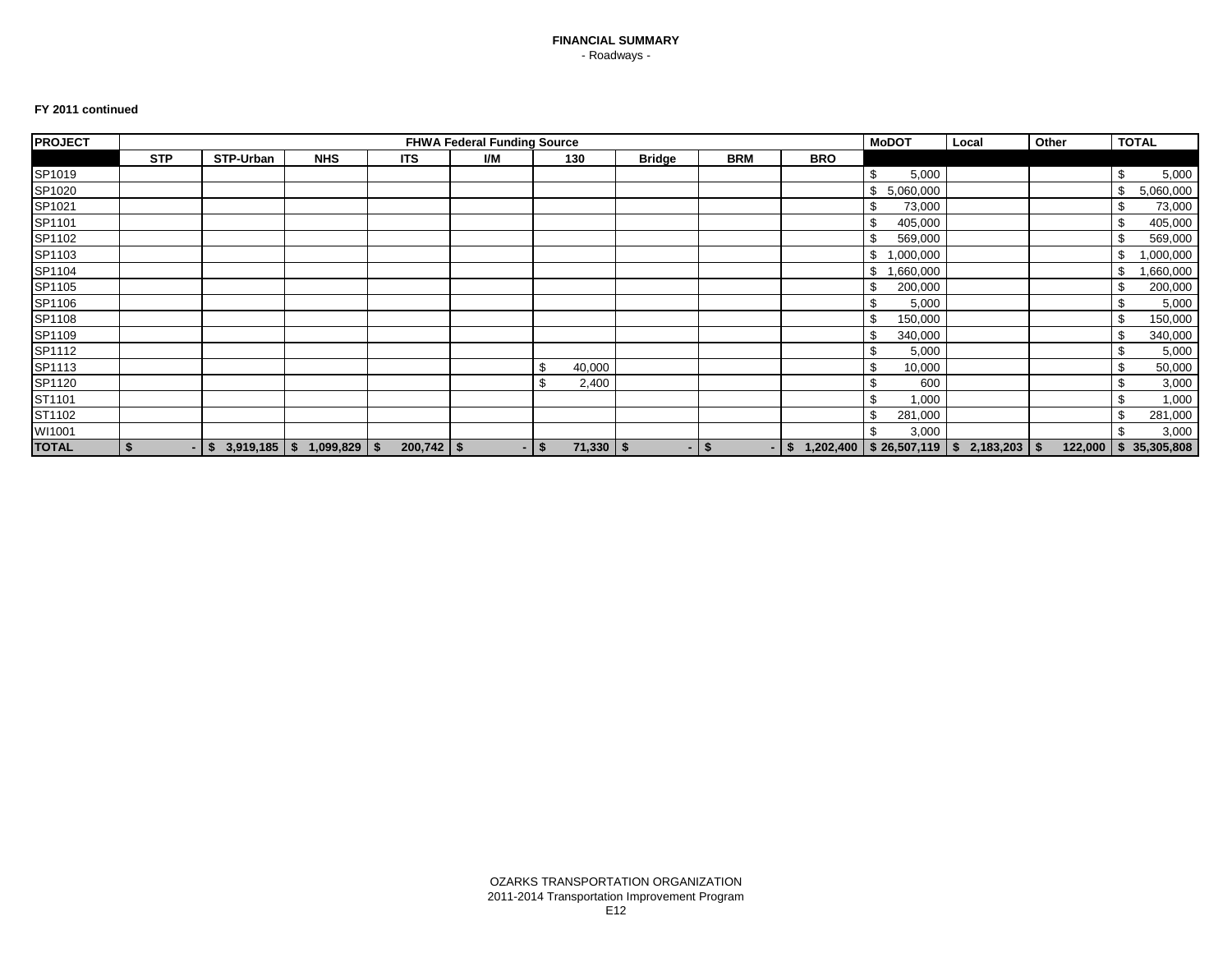| <b>PROJECT</b>   |            |                                  |             |            | <b>FHWA Federal Funding Source</b> |              |                          |            |            |                | <b>MoDOT</b>                        | Local |           | Other |        |                | <b>TOTAL</b>        |
|------------------|------------|----------------------------------|-------------|------------|------------------------------------|--------------|--------------------------|------------|------------|----------------|-------------------------------------|-------|-----------|-------|--------|----------------|---------------------|
|                  | <b>STP</b> | STP-Urban                        | <b>NHS</b>  | <b>ITS</b> | I/M                                | 130          | <b>Bridge</b>            | <b>BRM</b> | <b>BRO</b> |                |                                     |       |           |       |        |                |                     |
| MO1007           |            |                                  |             |            |                                    |              |                          |            |            | \$             | 221,000                             |       |           |       |        | \$             | 221,000             |
| MO1106           |            |                                  |             |            |                                    |              |                          |            |            |                |                                     |       |           | \$    | 27,000 | l \$           | 27,000              |
| MO1150           |            |                                  |             |            |                                    |              |                          |            |            | \$             | 196,000                             |       |           |       |        |                | 196,000             |
| MO1203           |            | \$<br>258,000                    |             |            |                                    |              |                          |            |            | \$             | 701,000 \$                          |       | 64,500    |       |        | \$             | 1,023,500           |
| MO1204           |            |                                  |             |            |                                    |              |                          |            |            | \$             | 44,000                              |       |           |       |        | \$             | 44,000              |
| MO1205           |            |                                  |             |            |                                    |              |                          |            |            | \$             | 284,000                             |       |           |       |        | \$             | 284,000             |
| MO1206           |            |                                  |             |            |                                    |              |                          |            |            | \$             | 1,000                               |       |           |       |        | \$             | 1,000               |
| CC1101           |            |                                  |             |            |                                    |              |                          |            |            | \$             | 2,000                               |       |           |       |        | \$             | 2,000               |
| CC1102<br>CC1110 |            |                                  |             |            |                                    |              |                          |            |            | \$             | 5,000                               |       |           |       |        | \$             | 5,000               |
|                  |            |                                  |             |            |                                    |              |                          |            |            | \$             | 1,000                               |       |           |       |        | \$             | 1,000               |
| GR1101           |            |                                  |             |            |                                    |              |                          |            |            | \$             | 1,000                               |       |           |       |        | \$             | 1,000               |
| GR1102           |            |                                  |             |            |                                    |              |                          |            |            | \$             | 70,000                              |       |           |       |        | \$             | 70,000              |
| GR1104           |            |                                  |             |            |                                    | 80,000<br>\$ |                          |            |            | \$             | 20,000                              |       |           |       |        | \$             | 100,000             |
| NX0601           |            | \$<br>1,641,975                  |             |            |                                    |              |                          |            |            |                |                                     | \$    | 410,494   |       |        |                | 2,052,469           |
| NX0801           |            | \$<br>84,800                     |             |            |                                    |              |                          |            |            |                |                                     | \$    | 21,200    |       |        | \$             | 106,000             |
| OK1004           |            |                                  |             |            |                                    |              |                          |            |            | \$             | 428,000                             |       |           |       |        | \$             | 428,000             |
| OK1101           |            |                                  |             |            |                                    |              |                          |            |            | $\mathfrak{L}$ | 5,000                               |       |           |       |        | £.             | 5,000               |
| SP1016           |            | \$1,896,909                      |             |            |                                    |              |                          |            |            |                |                                     |       | 1,203,091 |       |        | \$             | 6,017,000           |
| SP1018<br>SP1019 |            |                                  | \$1,203,000 |            |                                    |              |                          |            |            |                |                                     |       |           |       |        | \$             | 1,203,000           |
|                  |            |                                  |             |            |                                    |              |                          |            |            | \$             | 5,000                               |       |           |       |        | \$             | 5,000               |
| SP1021           |            |                                  |             |            |                                    |              |                          |            |            | \$             | 72,000                              |       |           |       |        | \$             | 72,000              |
| SP1105           |            |                                  |             |            |                                    |              | \$2,549,624              |            |            | $\mathbb{S}$   | ,125,406<br>$\overline{\mathbf{1}}$ |       |           |       |        | $\mathfrak{S}$ | 3,675,030           |
| SP1106           |            |                                  |             |            |                                    |              |                          |            |            | \$             | $918,000$ \$                        |       | 1,246,600 |       |        |                | 2,164,600           |
| SP1107<br>SP1109 |            |                                  |             |            |                                    |              |                          |            |            | \$             | 4,305,000                           |       |           |       |        | \$             | 4,305,000           |
|                  |            |                                  |             |            |                                    |              |                          |            |            | \$             | 140,000                             |       |           |       |        | \$             | 140,000             |
| SP1110           |            |                                  |             |            |                                    |              |                          |            |            | \$             | 10,000                              |       |           |       |        | \$             | 10,000              |
| SP1112           |            |                                  |             |            |                                    |              |                          |            |            | \$             | 5,000                               |       |           |       |        | <sup>\$</sup>  | 5,000               |
| ST1101           |            |                                  |             |            |                                    |              |                          |            |            | \$             | 15,000                              |       |           |       |        | \$             | 15,000              |
| <b>TOTAL</b>     | \$         | $-$ \$ 3,881,684 \$ 1,203,000 \$ |             |            | $-1$ \$                            | $-1$ \$      | $80,000$ \$ 2,549,624 \$ |            | $-1$ \$    |                | $-$ \$11,491,406 \$2,945,885 \$     |       |           |       |        |                | 27,000 \$22,178,599 |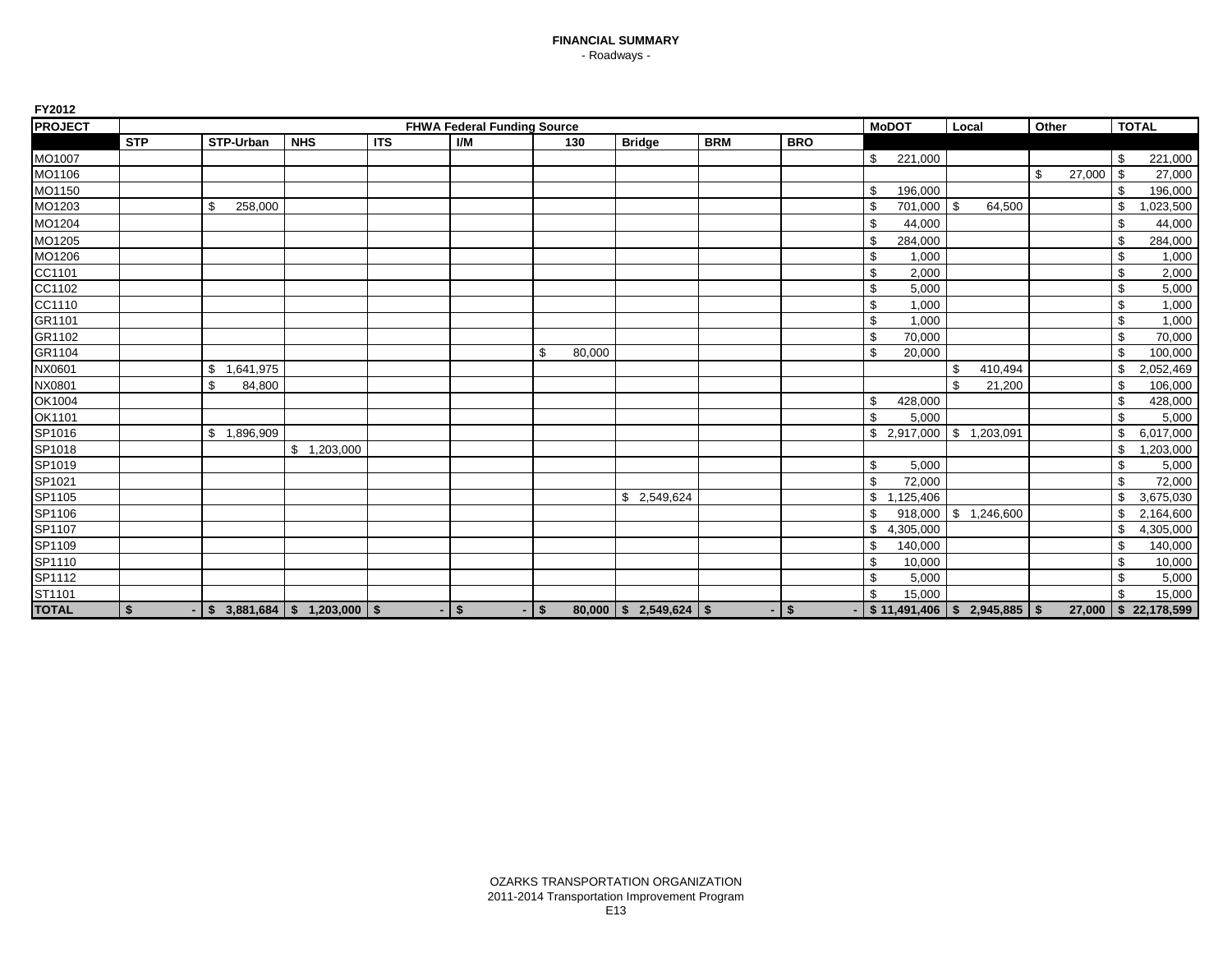| <b>PROJECT</b> |            |                              |               |            | <b>FHWA Federal Funding Source</b> |              |              |               |                               |            | <b>MoDOT</b>                     | Local |             | Other |       |      | <b>TOTAL</b> |
|----------------|------------|------------------------------|---------------|------------|------------------------------------|--------------|--------------|---------------|-------------------------------|------------|----------------------------------|-------|-------------|-------|-------|------|--------------|
|                | <b>STP</b> | <b>STP-Urban</b>             | <b>NHS</b>    | <b>ITS</b> | I/M                                |              | 130          | <b>Bridge</b> | <b>BRM</b>                    | <b>BRO</b> |                                  |       |             |       |       |      |              |
| MO1007         |            |                              |               |            |                                    |              |              |               |                               |            | \$<br>227,000                    |       |             |       |       | \$   | 227,000      |
| MO1106         |            |                              |               |            |                                    |              |              |               |                               |            |                                  |       |             | \$    | 7,000 | l \$ | 7,000        |
| MO1150         |            |                              |               |            |                                    |              |              |               |                               |            | \$<br>202,000                    |       |             |       |       |      | 202,000      |
| MO1206         |            |                              |               |            |                                    |              |              |               |                               |            | \$<br>5,000                      |       |             |       |       |      | 5,000        |
| MO1303         |            | \$<br>266,000                |               |            |                                    |              |              |               |                               |            | \$<br>722,000 \$                 |       | 66,500      |       |       | \$   | ,054,500     |
| MO1304         |            |                              |               |            |                                    |              |              |               |                               |            | \$<br>39,000                     |       |             |       |       | \$   | 39,000       |
| MO1305         |            |                              |               |            |                                    |              |              |               |                               |            | \$<br>284,000                    |       |             |       |       | \$   | 284,000      |
| MO1306         |            |                              |               |            |                                    |              |              |               |                               |            | \$<br>20,000                     |       |             |       |       | \$   | 20,000       |
| CC1101         |            |                              |               |            |                                    |              |              |               |                               |            | \$<br>525,000                    |       |             |       |       | \$   | 525,000      |
| GR1101         |            |                              |               |            |                                    |              |              |               |                               |            | \$<br>,396,000                   |       |             |       |       | \$   | 1,396,000    |
| GR1104         |            |                              |               |            |                                    | \$           | 40,000       |               |                               |            | \$<br>10,000                     |       |             |       |       | \$.  | 50,000       |
| NX0703         |            | \$<br>76,000                 |               |            |                                    |              |              |               |                               |            |                                  | \$    | 19,000      |       |       | \$   | 95,000       |
| OK1004         |            |                              |               |            |                                    |              |              |               | \$1,000,000                   |            | \$2,096,000                      |       |             |       |       | \$   | 3,096,000    |
| OK1101         |            |                              |               |            |                                    |              |              |               |                               |            | \$<br>5,000                      |       |             |       |       | \$   | 5,000        |
| SP1018         |            |                              | 492,000<br>\$ |            |                                    |              |              |               |                               |            | \$6,242,000                      |       |             |       |       | \$.  | 6,734,000    |
| SP1021         |            |                              |               |            |                                    |              |              |               |                               |            | \$1,006,000                      |       |             |       |       | \$   | 1,006,000    |
| SP1107         |            |                              |               |            |                                    |              |              |               |                               |            | \$1,252,000                      |       |             |       |       | \$   | ,252,000     |
| SP1110         |            |                              |               |            |                                    |              |              |               |                               |            | \$<br>,699,000<br>$\overline{1}$ |       |             |       |       | \$   | 1,699,000    |
| SP1111         |            |                              |               |            |                                    |              |              |               |                               |            | \$<br>33,000                     |       |             |       |       | \$   | 33,000       |
| SP1112         |            |                              |               |            |                                    |              |              |               |                               |            | \$<br>5,000                      |       |             |       |       | \$   | 5,000        |
| SP1114         |            |                              |               |            |                                    | \$           | 80,000       |               |                               |            | \$<br>20,000                     |       |             |       |       | \$   | 100,000      |
| SP1115         |            |                              |               |            |                                    | \$           | 80,000       |               |                               |            | \$<br>20,000                     |       |             |       |       | \$   | 100,000      |
| SP1116         |            |                              |               |            |                                    | \$           | 160,000      |               |                               |            | \$<br>40,000                     |       |             |       |       | \$   | 200,000      |
| SP1117         |            |                              |               |            |                                    | \$           | 160,000      |               |                               |            | \$<br>40,000                     |       |             |       |       | \$   | 200,000      |
| SP1118         |            |                              |               |            |                                    | \$           | 160,000      |               |                               |            | \$<br>40,000                     |       |             |       |       |      | 200,000      |
| SP1119         |            |                              |               |            |                                    | \$           | 160,000      |               |                               |            | \$<br>40,000                     |       |             |       |       | \$   | 200,000      |
| ST1101         |            |                              |               |            |                                    |              |              |               |                               |            | \$<br>649,000                    |       |             |       |       |      | 649,000      |
| <b>TOTAL</b>   | \$         | $\vert$ \$<br>$342,000$ \ \$ | $492,000$ \$  |            | $\sqrt{S}$                         | $\mathsf{I}$ | $840,000$ \$ |               | $\frac{1}{2}$ \$ 1,000,000 \$ |            | $\vert$ \$ 16,617,000 $\vert$ \$ |       | $85,500$ \$ |       | 7,000 |      | \$19,383,500 |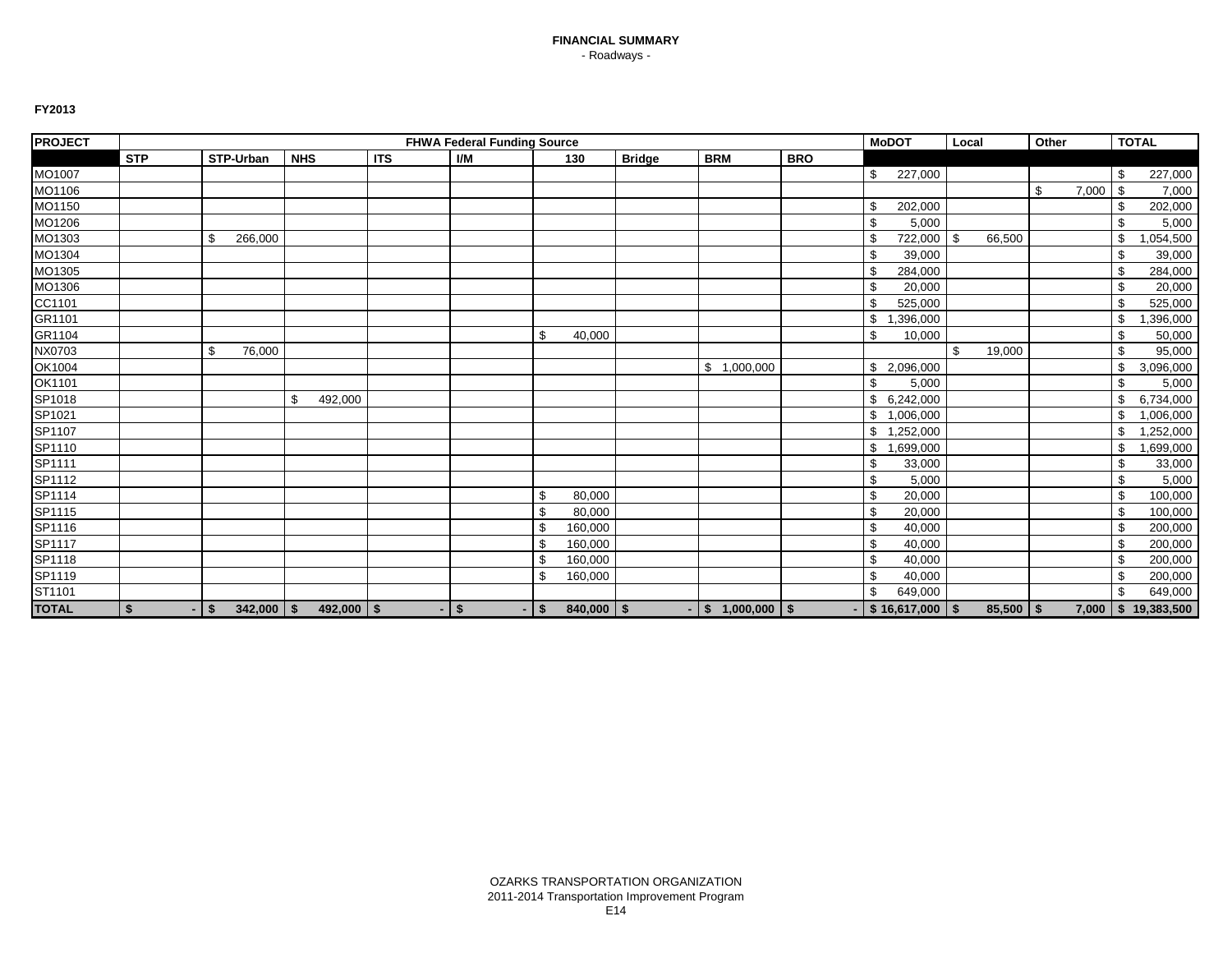| <b>PROJECT</b> |                                  |               |                               |            |      | <b>FHWA Federal Funding Source</b> |               |               |                   |            | <b>MoDOT</b>          | Local        | Other |      | <b>TOTAL</b> |
|----------------|----------------------------------|---------------|-------------------------------|------------|------|------------------------------------|---------------|---------------|-------------------|------------|-----------------------|--------------|-------|------|--------------|
|                | <b>STP</b>                       | STP-Urban     | <b>NHS</b>                    | <b>ITS</b> | I/M  |                                    | 130           | <b>Bridge</b> | <b>BRM</b>        | <b>BRO</b> |                       |              |       |      |              |
| MO0908         | \$1,156,400                      |               |                               |            |      |                                    |               |               |                   |            | \$(1, 156, 400)       |              |       | \$   |              |
| MO1007         |                                  |               |                               |            |      |                                    |               |               |                   |            | \$<br>234,000         |              |       | \$   | 234,000      |
| MO1103         | \$<br>531,000                    |               |                               |            |      |                                    |               |               |                   |            | \$<br>(531,000)       |              |       |      |              |
| MO1150         |                                  |               |                               |            |      |                                    |               |               |                   |            | \$<br>207,000         |              |       |      | 207,000      |
| MO1206         |                                  |               |                               |            |      |                                    |               |               |                   |            | 2,260,000             |              |       |      | 2,260,000    |
| MO1306         |                                  |               | \$                            |            |      |                                    |               |               |                   |            | \$<br>2,327,000       |              |       |      | 2,327,000    |
| MO1403         |                                  | \$<br>274,000 |                               |            |      |                                    |               |               |                   |            | \$<br>744,000         | \$<br>68,500 |       |      | ,086,500     |
| MO1404         |                                  |               |                               |            |      |                                    |               |               |                   |            | \$<br>29,000          |              |       |      | 29,000       |
| MO1405         |                                  |               |                               |            |      |                                    |               |               |                   |            | \$<br>284,000         |              |       |      | 284,000      |
| BA1001         | \$<br>$130,000$ \$               | 70,000        |                               |            |      |                                    |               |               |                   |            | (200,000)             |              |       | \$   |              |
| GR1103         | \$<br>109,000                    |               |                               |            |      |                                    |               |               |                   |            | \$<br>(109,000)       |              |       | \$   |              |
| GR1104         |                                  |               |                               |            |      |                                    | \$<br>40,000  |               |                   |            | \$<br>10,000          |              |       | £.   | 50,000       |
| OK1101         |                                  |               |                               |            |      |                                    |               |               |                   |            | \$<br>5,000           |              |       |      | 5,000        |
| RP1102         |                                  |               |                               |            | \$   | 85,600                             |               |               |                   |            | \$<br>(85,600)        |              |       | \$   |              |
| SP0911         |                                  |               | 5,815,200<br>£.               |            |      |                                    |               |               |                   |            | \$ (5,815,200)        |              |       | \$   |              |
| SP1015         |                                  |               | 2,935,000                     |            |      |                                    |               |               |                   |            | \$ (2,935,000)        |              |       | \$   |              |
| SP1020         | \$3,811,000                      |               |                               |            |      |                                    |               |               |                   |            | \$ (3,811,000)        |              |       | \$   |              |
| SP1101         | \$<br>314,400                    |               |                               |            |      |                                    |               |               |                   |            | \$<br>(314, 400)      |              |       | \$   |              |
| SP1102         | \$<br>428,000                    |               |                               |            |      |                                    |               |               |                   |            | \$<br>(428,000)       |              |       | S    |              |
| SP1103         | \$<br>784,000                    |               |                               |            |      |                                    |               |               |                   |            | \$<br>(784,000)       |              |       | \$   |              |
| SP1111         |                                  |               |                               |            | \$   | 368,000                            |               |               |                   |            | \$<br>93,000          |              |       | \$   | 461,000      |
| SP1112         |                                  |               |                               |            |      |                                    |               |               |                   |            | \$<br>5,000           |              |       |      | 5,000        |
| <b>TOTAL</b>   | $7,263,800$ $\sqrt{5}$<br>$\sim$ |               | $344,000$   \$ 8,750,200   \$ | - 1        | - \$ | $453,600$   \$                     | $40,000$ \ \$ |               | $-1$ \$<br>$\sim$ | -\$        | $-$ \$ (9,971,600) \$ | $68,500$ \$  | ۰     | - \$ | 6,948,500    |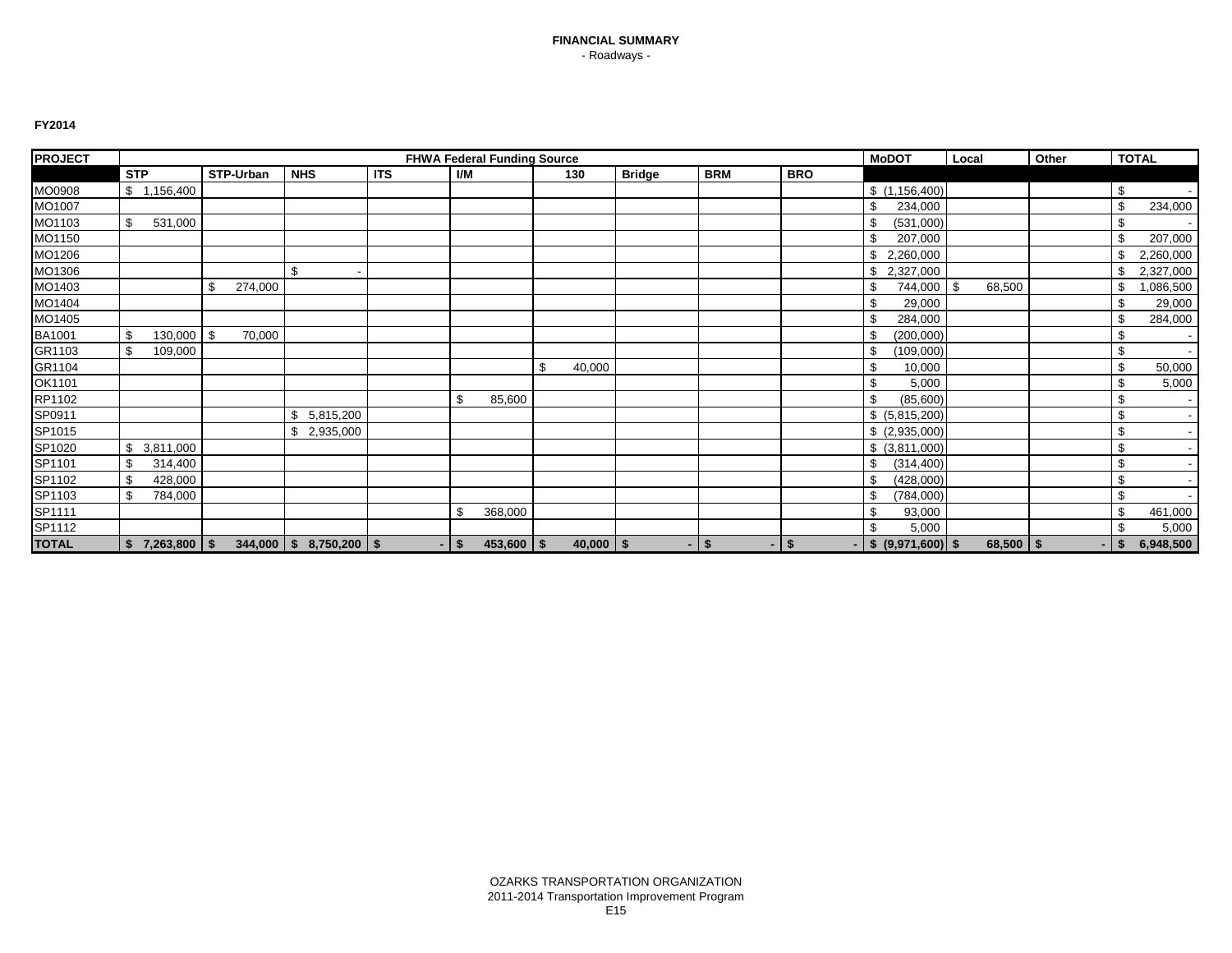#### **FY2015**

| <b>PROJECT</b> |            |                |           |            |            |     | <b>FHWA Federal Funding Source</b> |     |               |            |            | <b>MoDOT</b>           | Local | Other | <b>TOTAL</b> |        |
|----------------|------------|----------------|-----------|------------|------------|-----|------------------------------------|-----|---------------|------------|------------|------------------------|-------|-------|--------------|--------|
|                | <b>STP</b> |                | STP-Urban | <b>NHS</b> | <b>ITS</b> | I/M |                                    | 130 | <b>Bridge</b> | <b>BRM</b> | <b>BRO</b> |                        |       |       |              |        |
| MO1203         |            | 700,000        |           |            |            |     |                                    |     |               |            |            | (700,000)              |       |       |              |        |
| GR1101         |            |                |           |            |            |     | 1,233,000                          |     |               |            |            | \$(1,233,000)          |       |       |              |        |
| GR1102         |            | 54,000         |           |            |            |     |                                    |     |               |            |            | (54,000)               |       |       |              |        |
| SP1018         |            |                |           | 4,993,600  |            |     |                                    |     |               |            |            | \$ (4,993,600)         |       |       |              |        |
| SP1106         |            |                |           | 710,453    |            |     |                                    |     |               |            |            | (710, 453)             |       |       |              |        |
| <b>TOTAL</b>   |            | $754,000$ \ \$ |           | 5,704,053  |            |     | $1,233,000$   \$                   |     |               | . .        |            | -   \$ (7,691,053)  \$ |       |       |              | $\sim$ |

| <b>PROJECT</b> |                  |           |                  |            | <b>FHWA Federal Funding Source</b> |     |               |                          |            | <b>MoDOT</b>             | Local | Other | <b>TOTAL</b> |
|----------------|------------------|-----------|------------------|------------|------------------------------------|-----|---------------|--------------------------|------------|--------------------------|-------|-------|--------------|
|                | <b>STP</b>       | STP-Urban | <b>NHS</b>       | <b>ITS</b> | I/M                                | 130 | <b>Bridge</b> | <b>BRM</b>               | <b>BRO</b> |                          |       |       |              |
| MO1303         | 1,164,000<br>\$  |           |                  |            |                                    |     |               |                          |            | \$(1,164,000)            |       |       |              |
| MO1206         |                  | 1,857,600 |                  |            |                                    |     |               |                          |            | \$(1,857,600)            |       |       |              |
| MO1306         |                  |           | 1,857,600        |            |                                    |     |               |                          |            | \$(1,857,600)            |       |       |              |
| OK1004         |                  |           | ,396,800         |            |                                    |     |               |                          |            | (1,396,800)              |       |       |              |
| SP1016         | 2,764,200<br>\$. |           |                  |            |                                    |     |               |                          |            | \$(2,764,200)            |       |       |              |
| SP1021         |                  |           | 800,800          |            |                                    |     |               |                          |            | (800, 800)               |       |       |              |
| SP1110         |                  |           | ,355,200         |            |                                    |     |               |                          |            | (1,355,200)              |       |       |              |
| <b>TOTAL</b>   | $3,928,200$ \ \$ | 1,857,600 | $5,410,400$   \$ |            |                                    |     | - 1           | $\overline{\phantom{a}}$ |            | $-$   \$(11,196,200)  \$ | . .   |       |              |